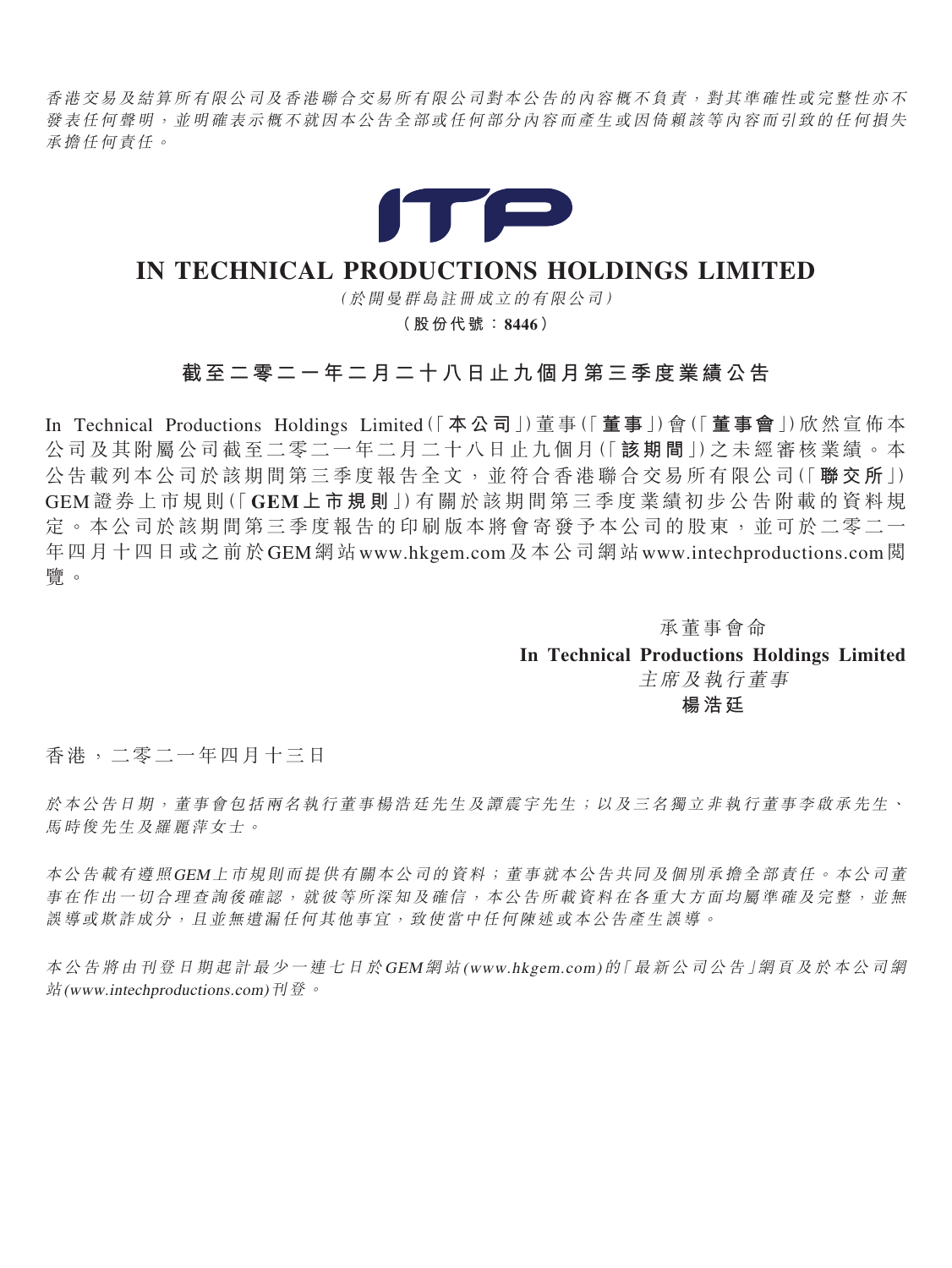## **CHARACTERISTICS OF GEM OF THE STOCK EXCHANGE OF HONG KONG LIMITED (THE "STOCK EXCHANGE")**

**GEM has been positioned as a market designed to accommodate small and mid-sized companies to which a higher investment risk may be attached than other companies listed on the Stock Exchange. Prospective investors should be aware of the potential risks of investing in such companies and should make the decision to invest only after due and careful consideration.**

**Given that the companies listed on GEM are generally small and mid-sized companies, there is a risk that securities traded on GEM may be more susceptible to high market volatility than securities traded on the Main Board and no assurance is given that there will be a liquid market in the securities traded on GEM.**

*Hong Kong Exchanges and Clearing Limited and the Stock Exchange take no responsibility for the contents of this report, make no representation as to its accuracy or completeness and expressly disclaim any liability whatsoever for any loss howsoever arising from or in reliance upon the whole or any part of the contents of this report.*

*This report, for which the directors (the "Directors") of In Technical Productions Holdings Limited (the "Company") collectively and individually accept full responsibilities, includes particulars given in compliance with the Rules Governing the Listing of Securities on GEM of the Stock Exchange (the "GEM Listing Rules") for the purpose of giving information with regard to the Company and its subsidiaries (together the "Group"). The Directors, having made all reasonable enquiries, confirm that, to the best of their knowledge and belief, the information contained in this report is accurate and complete in all material respects and not misleading or deceptive, and there are no other matters the omission of which would make any statement herein or this report misleading.*

## **香港聯合交易所有限公 司(「聯交所」)GEM之特 色**

**GEM乃為較於聯交所上市的其他公司 帶有更高投資風險的中小型公司提供 上市的市場。潛在投資者應了解投資 於該等公司的潛在風險,並應經過審 慎周詳的考慮後方作出投資決定。**

**由於在GEM上市之公司一般為中小型 公司,在GEM買賣的證券可能會較於 主板買賣的證券承受較大的市場波動 風險,同時亦無法保證在GEM買賣的 證券會有高流通量之市場。**

香港交易及結算所有限公司及聯交所 對本報告的內容概不負責,對其準確 性 或 完 整 性 亦 不 發 表 任 何 聲 明 · 並 明 確表示概不就因本報告全部或任何部 分內容而產生或因倚賴該等內容而引 致的任何損失承擔任何責任。

本報告載有遵照聯交所GEM證券上 市 規 則(「**GEM上市規則**」)而 提 供 有 關 In Technical Productions Holdings Limited (「**本公司**」)及 其 附 屬 公 司(統 稱「**本集 團**」)的 資 料;本 公 司 董 事(「**董事**」)就 本 報 告 共 同 及 個 別 承 擔 全 部 責 任。董 事 在 作 出 一 切 合 理 杳 詢 後 確 認, 就 彼 等所深知及確信,本報告所載資料在 各 重 大 方 面 均 屬 準 確 及 完 整 , 並 無 誤 導 或 欺 詐 成 分,且 並 無 遺 漏 任 何 其 他 事宜,致使當中任何陳述或本報告產 生誤導。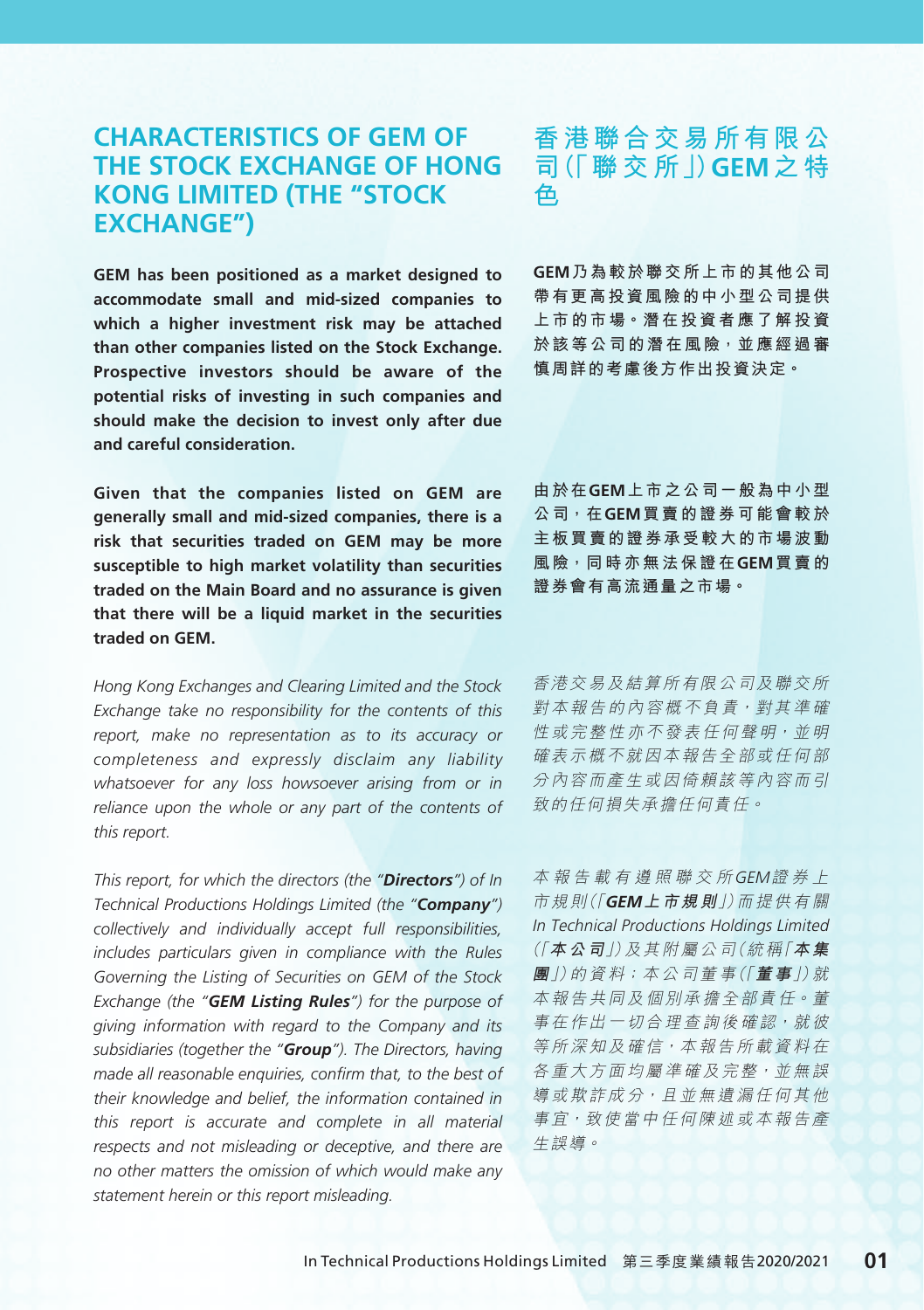## **FINANCIAL HIGHLIGHTS**

## **財務概要**

|                                                                                    |                                                                    | Nine months<br>ended 28<br><b>February</b><br>2021<br>截至<br>二月二十八日 二月二十九日<br>止九個月<br><b>HK\$'000</b><br>千港元<br>(unaudited)<br>(未經審核) | Nine months<br>ended 29<br>February<br>2020<br>截至<br>二零二一年 二零二零年<br>止九個月<br><b>HK\$'000</b><br>千港元<br>(unaudited)<br>(未經審核) | Change<br>變動                                                               |
|------------------------------------------------------------------------------------|--------------------------------------------------------------------|--------------------------------------------------------------------------------------------------------------------------------------|-----------------------------------------------------------------------------------------------------------------------------|----------------------------------------------------------------------------|
| Revenue<br>Gross (loss)/profit<br>Loss for the period<br>Loss per share (HK Cents) | 收益<br>毛 $(\ddagger$ 損 $)/\overline{\lambda}$ 利<br>期內虧損<br>每股虧損(港仙) | 5,769<br>(17, 759)<br>(27, 573)<br>(3.45)                                                                                            | 45,619<br>12,060                                                                                                            | $(87.4)\%$<br>$(247.3)\%$<br>$(9,361)$ $(194.6)\%$<br>$(1.16)$ $(197.4)\%$ |

- The Group recorded an unaudited revenue of approximately HK\$5.8 million for the nine months ended 28 February 2021, representing a decrease of approximately 87.4% as compared with that for the corresponding period in 2020.
- The Group's unaudited loss was approximately HK\$27.6 million for the nine months ended 28 February 2021, as compared with approximately HK\$9.4 million for the corresponding period in 2020. The increase in loss for the nine months ended 28 February 2021 was primarily attributable to (i) the cancellation, postponement or reschedule of shows and events resulting from the closure of venue and related epidemic prevention measures; and (ii) the decrease of gross profit which was mainly due to the depreciation of equipment and direct labour cost.
- The Board does not recommend the payment of dividend for the nine months ended 28 February 2021.
- 截至二零二一年二月二十八日 止 九 個 月,本 集 團 錄 得 未 經 審 核收益約5.8百萬港元,較二零 二零年同期減少約87.4%。
- 截至二零二一年二月二十八日 止九個月,本集團未經審核虧 損約為27.6百萬港元,而二零二 零年同期則約為9.4百 萬 港 元。 截至二零二一年二月二十八日 止九個月之虧損增加主要是 由 於(i)場館關閉及相關防疫措 施 導 致 演 出 及 活 動 被 取 消、延 期 或 改 期;及(ii)主 要 因 設 備 折 舊及直接勞工成本導致的毛利 減少。
	- 董事會不建議派付截至二零二 一年二月二十八日止九個月之 股息。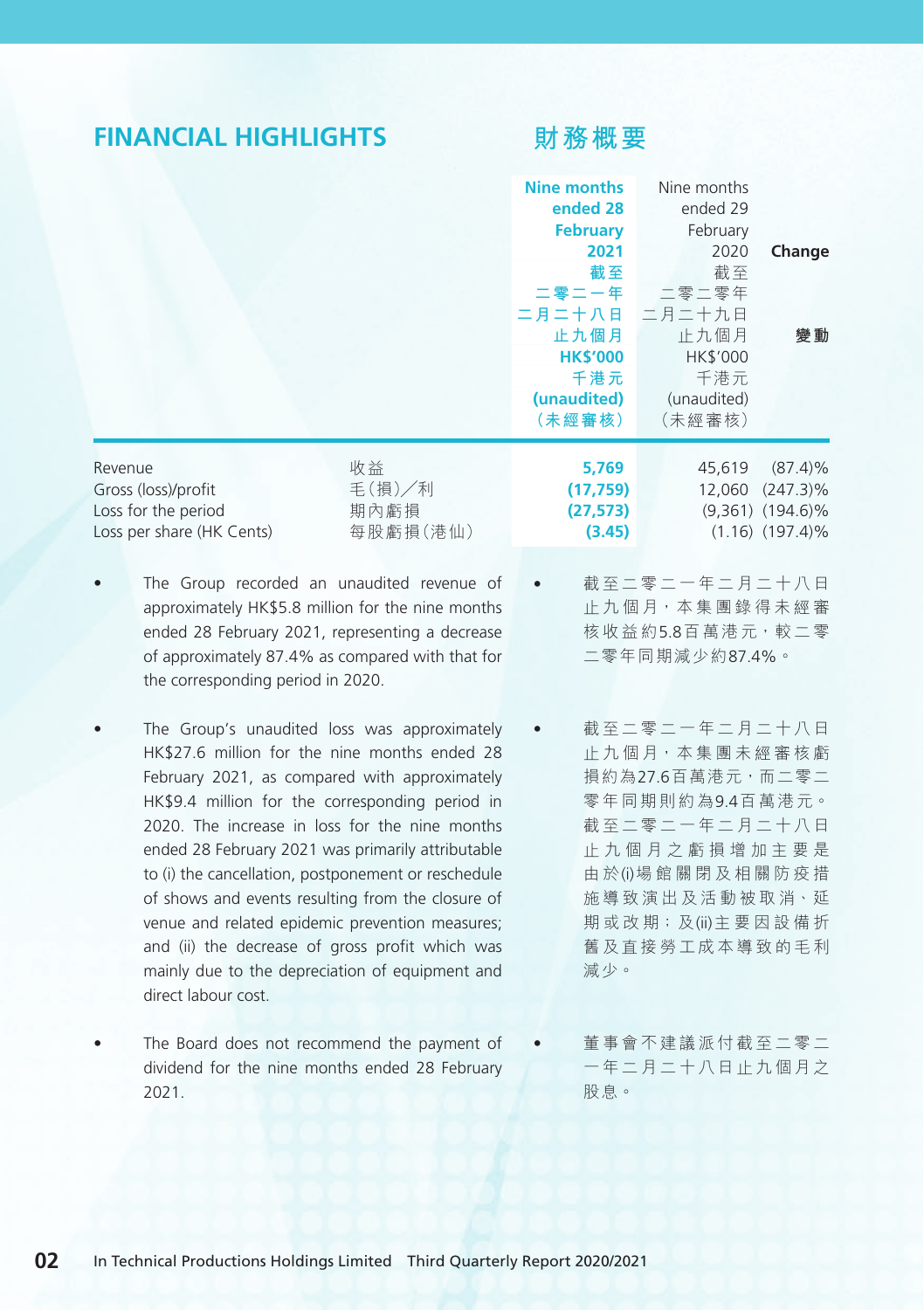## **UNAUDITED CONDENSED CONSOLIDATED THIRD QUARTER RESULTS FOR THE NINE MONTHS ENDED 28 February 2021**

The board of Directors (the "**Board**") of the Company is pleased to announce the unaudited condensed consolidated third quarter results of the Company and its subsidiaries (collectively referred to as the "**Group**") for the three months and nine months ended 28 February 2021 together with the comparative unaudited figures of the corresponding periods in 2020, as follows:

### **UNAUDITED CONDENSED CONSOLIDATED STATEMENT OF PROFIT OR LOSS AND OTHER COMPREHENSIVE INCOME**

## **截至二零二一年二月二 十八日止九個月之未經 審核簡明綜合第三季度 業績**

本 公 司 董 事 會(「**董事會**」)欣 然 宣 佈 截 至二零二一年二月二十八日止三個月 及 九 個 月 之 本 公 司 及 其 附 屬 公 司(統 稱「**本集團**」)未經審核簡明綜合第三季 度 業 績,連 同 二 零 二 零 年 同 期 之 未 經 審核比較數字如下:

## **未經審核簡明綜合損益及 其他全面收益表**

|                             |             | <b>Note</b><br>附註 | <b>Three months</b><br>ended<br>28 February<br>2021<br>截至<br>二零二一年<br>二月二十八日<br>止三個月<br><b>HK\$'000</b><br>千港元<br>(Unaudited)<br>(未經審核) | Three months<br>ended<br>29 February<br>2020<br>截至<br>二零二零年<br>二月二十九日<br>止三個月<br><b>HK\$'000</b><br>千港元<br>(Unaudited)<br>(未經審核) | <b>Nine months</b><br>ended<br>28 February<br>2021<br>截至<br>二零二一年<br>二月二十八日<br>止九個月<br><b>HK\$'000</b><br>千港元<br>(Unaudited)<br>(未經審核) | Nine months<br>ended<br>29 February<br>2020<br>截至<br>二零二零年<br>二月二十九日<br>止九個月<br>HK\$'000<br>千港元<br>(Unaudited)<br>(未經審核) |
|-----------------------------|-------------|-------------------|-----------------------------------------------------------------------------------------------------------------------------------------|----------------------------------------------------------------------------------------------------------------------------------|----------------------------------------------------------------------------------------------------------------------------------------|--------------------------------------------------------------------------------------------------------------------------|
| Revenue                     | 收益          | 4                 | 2,391                                                                                                                                   | 12,147                                                                                                                           | 5,769                                                                                                                                  | 45,619                                                                                                                   |
| Cost of services            | 服務成本        |                   | (7,676)                                                                                                                                 | (10, 825)                                                                                                                        | (23, 528)                                                                                                                              | (33, 559)                                                                                                                |
| Gross (loss)/profit         | 毛(損)/利      |                   | (5,285)                                                                                                                                 | 1,322                                                                                                                            | (17, 759)                                                                                                                              | 12,060                                                                                                                   |
| Other income                | 其他收入        |                   | 149                                                                                                                                     | 66                                                                                                                               | 159                                                                                                                                    | 260                                                                                                                      |
| Other gains and losses, net | 其他收益及虧損淨額   |                   | 2                                                                                                                                       | $\mathcal{P}$                                                                                                                    | 83                                                                                                                                     | 92                                                                                                                       |
| Administrative expenses     | 行政開支        |                   | (3,606)                                                                                                                                 | (4,963)                                                                                                                          | (9,628)                                                                                                                                | (21, 568)                                                                                                                |
| <b>Operating loss</b>       | 經營虧損        |                   | (8,740)                                                                                                                                 | (3,573)                                                                                                                          | (27, 145)                                                                                                                              | (9, 156)                                                                                                                 |
| Finance income              | 財務收入        |                   | 1                                                                                                                                       | 11                                                                                                                               | 2                                                                                                                                      | 210                                                                                                                      |
| Finance costs               | 財務成本        |                   | (147)                                                                                                                                   | (116)                                                                                                                            | (430)                                                                                                                                  | (399)                                                                                                                    |
| Finance (costs)/income, net | 財務(成本)/收入淨額 |                   | (146)                                                                                                                                   | (105)                                                                                                                            | (428)                                                                                                                                  | (189)                                                                                                                    |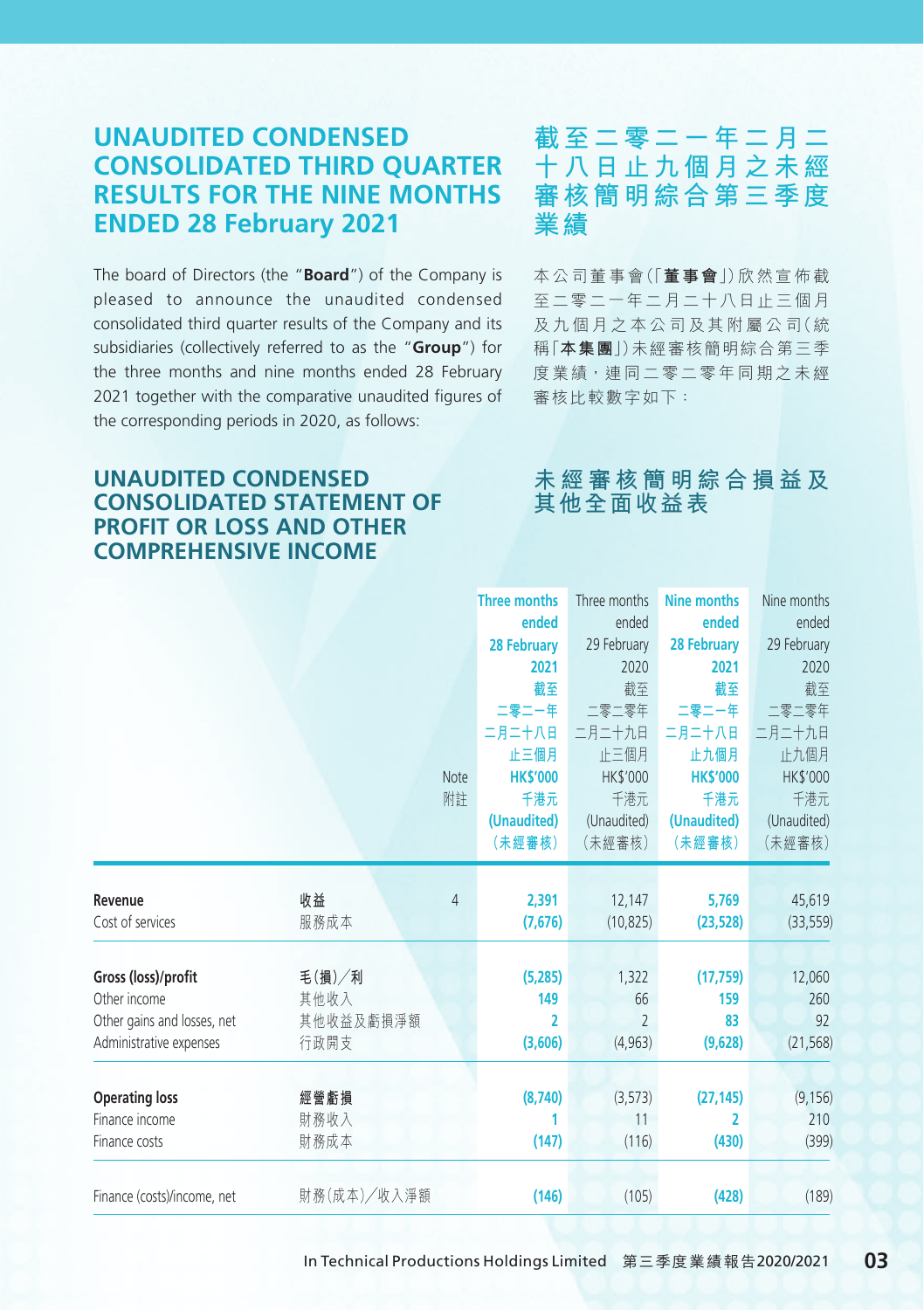|                                |           |                | <b>Three months</b>   | Three months          | <b>Nine months</b>    | Nine months |
|--------------------------------|-----------|----------------|-----------------------|-----------------------|-----------------------|-------------|
|                                |           |                | ended                 | ended                 | ended                 | ended       |
|                                |           |                | <b>28 February</b>    | 29 February           | <b>28 February</b>    | 29 February |
|                                |           |                | 2021                  | 2020                  | 2021                  | 2020        |
|                                |           |                | 截至                    | 截至                    | 截至                    | 截至          |
|                                |           |                | 二零二一年                 | 二零二零年                 | 二零二一年                 | 二零二零年       |
|                                |           |                | 二月二十八日                | 二月二十九日                | 二月二十八日                | 二月二十九日      |
|                                |           |                | 止三個月                  | 止三個月                  | 止九個月                  | 止九個月        |
|                                |           | Note           | <b>HK\$'000</b>       | HK\$'000              | <b>HK\$'000</b>       | HK\$'000    |
|                                |           | 附註             | 千港元                   | 千港元                   | 千港元                   | 千港元         |
|                                |           |                |                       |                       |                       | (Unaudited) |
|                                |           |                | (Unaudited)<br>(未經審核) | (Unaudited)<br>(未經審核) | (Unaudited)<br>(未經審核) | (未經審核)      |
|                                |           |                |                       |                       |                       |             |
| Loss before income tax         | 所得税前虧損    |                | (8,886)               | (3,678)               | (27, 573)             | (9, 345)    |
| Income tax expense             | 所得税開支     | 5              |                       | 1                     |                       | (16)        |
|                                |           |                |                       |                       |                       |             |
| Loss for the period            | 期內虧損      |                | (8,886)               | (3,677)               | (27, 573)             | (9,361)     |
|                                |           |                |                       |                       |                       |             |
| Attributable to:               | 以下人士應佔:   |                |                       |                       |                       |             |
| - Owners of the Company        | 一本公司擁有人   |                | (8,854)               | (3,630)               | (27, 567)             | (9,316)     |
| - Non-controlling interests    | 一非控股權益    |                | (32)                  | (47)                  | (6)                   | (45)        |
|                                |           |                | (8,886)               | (3,677)               | (27, 573)             | (9,361)     |
|                                |           |                |                       |                       |                       |             |
| Other comprehensive expenses:  | 其他全面開支:   |                |                       |                       |                       |             |
| Item that may be subsequently  | 其後可能重新分類至 |                |                       |                       |                       |             |
| reclassified to profit or loss | 損益的項目     |                |                       |                       |                       |             |
| - Exchange difference on       | 一換算海外業務之  |                |                       |                       |                       |             |
| translation of foreign         | 匯兑差額      |                |                       |                       |                       |             |
| operations                     |           |                |                       |                       |                       |             |
| Total comprehensive expenses   | 期間全面開支總額  |                |                       |                       |                       |             |
| for the period                 |           |                | (8,886)               | (3,677)               | (27, 573)             | (9,361)     |
| Attributable to:               | 以下人士應佔:   |                |                       |                       |                       |             |
| - Owners of the Company        | 一本公司擁有人   |                | (8,854)               | (3,630)               | (27, 567)             | (9,316)     |
|                                |           |                |                       |                       |                       |             |
| - Non-controlling interests    | 一非控股權益    |                | (32)                  | (47)                  | (6)                   | (45)        |
|                                |           |                | (8,886)               | (3,677)               | (27, 573)             | (9, 361)    |
| Loss per share attributable to | 本公司擁有人應佔  |                |                       |                       |                       |             |
| the owners of the Company      | 每股虧損      |                |                       |                       |                       |             |
|                                | 基本及攤薄(港仙) | $\overline{7}$ |                       |                       |                       |             |
| Basic and diluted (HK cents)   |           |                | (1.11)                | (0.45)                | (3.45)                | (1.16)      |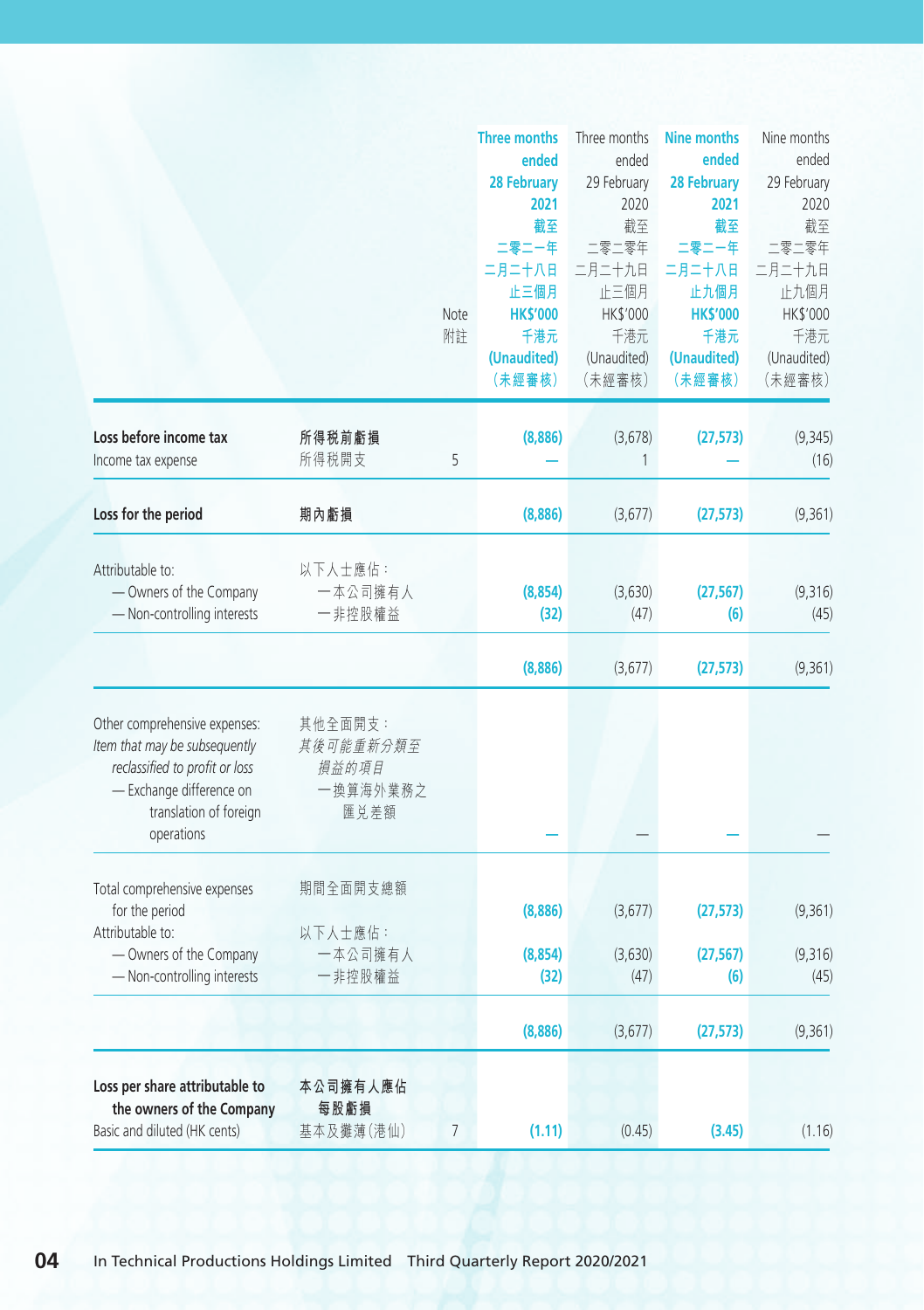### **UNAUDITED CONDENSED CONSOLIDATED STATEMENT OF CHANGES IN EQUITY**

For the nine months ended 28 February 2021



截至二零二一年二月二十八日止九個月

|                                               |                           | Attributable to owners of the Company<br>本公司擁有人應佔 |                                                  |                                                         |                                                         |                                                         |                                                         |                                                       |                                                |                                                  |
|-----------------------------------------------|---------------------------|---------------------------------------------------|--------------------------------------------------|---------------------------------------------------------|---------------------------------------------------------|---------------------------------------------------------|---------------------------------------------------------|-------------------------------------------------------|------------------------------------------------|--------------------------------------------------|
|                                               |                           | Share<br>capital                                  | Share<br>premium                                 | Capital<br>reserve                                      | Exchange<br>reserve                                     | Statutory<br>reserve                                    | Retained<br>earnings                                    | <b>Total</b>                                          | Non-<br>controlling<br>interests<br>非控股        | <b>Total</b><br>equity                           |
|                                               |                           | 股本<br>HK\$'000<br>千港元<br>(Unaudited)<br>(未經審核)    | 股份溢價<br>HK\$'000<br>千港元<br>(Unaudited)<br>(未經審核) | 資本儲備<br><b>HK\$'000</b><br>千港元<br>(Unaudited)<br>(未經審核) | 匯兑儲備<br><b>HK\$'000</b><br>千港元<br>(Unaudited)<br>(未經審核) | 法定儲備<br><b>HK\$'000</b><br>千港元<br>(Unaudited)<br>(未經審核) | 保留盈利<br><b>HK\$'000</b><br>千港元<br>(Unaudited)<br>(未經審核) | 總計<br><b>HK\$'000</b><br>千港元<br>(Unaudited)<br>(未經審核) | 權益<br>HK\$'000<br>千港元<br>(Unaudited)<br>(未經審核) | 權益總額<br>HK\$'000<br>千港元<br>(Unaudited)<br>(未經審核) |
| Balance at 1 June 2019<br>Loss for the period | 於二零一九年<br>六月一日的結餘<br>期內虧損 | 8,000                                             | 56.497                                           | 774                                                     | 252                                                     | 332<br>-                                                | 64,050<br>(9,316)                                       | 129,905<br>(9,316)                                    | (242)<br>(45)                                  | 129,663<br>(9, 361)                              |
| Total comprehensive expense                   | 全面開支總額                    |                                                   |                                                  |                                                         |                                                         |                                                         | (9,316)                                                 | (9,316)                                               | (45)                                           | (9, 361)                                         |
| Balance at 29 February 2020                   | 於二零二零年<br>二月二十九日<br>的結餘   | 8,000                                             | 56.497                                           | 774                                                     | 252                                                     | 332                                                     | 54,734                                                  | 120,589                                               | (287)                                          | 120,302                                          |
| Balance at 1 June 2020<br>Loss for the period | 於二零二零年<br>六月一日的結餘<br>期內虧損 | 8,000                                             | 56.497                                           | 774                                                     | 199                                                     | 332<br>$\overline{\phantom{0}}$                         | 39,793<br>(27, 567)                                     | 105,595<br>(27, 567)                                  | (294)<br>(6)                                   | 105,301<br>(27, 573)                             |
| Total comprehensive expense                   | 全面開支總額                    |                                                   |                                                  |                                                         |                                                         |                                                         | (27, 567)                                               | (27, 567)                                             | (6)                                            | (27, 573)                                        |
| Balance at 28 February 2021                   | 於二零二一年<br>二月二十八日<br>的結餘   | 8,000                                             | 56.497                                           | 774                                                     | 199                                                     | 332                                                     | 12,226                                                  | 78,028                                                | (300)                                          | 77,728                                           |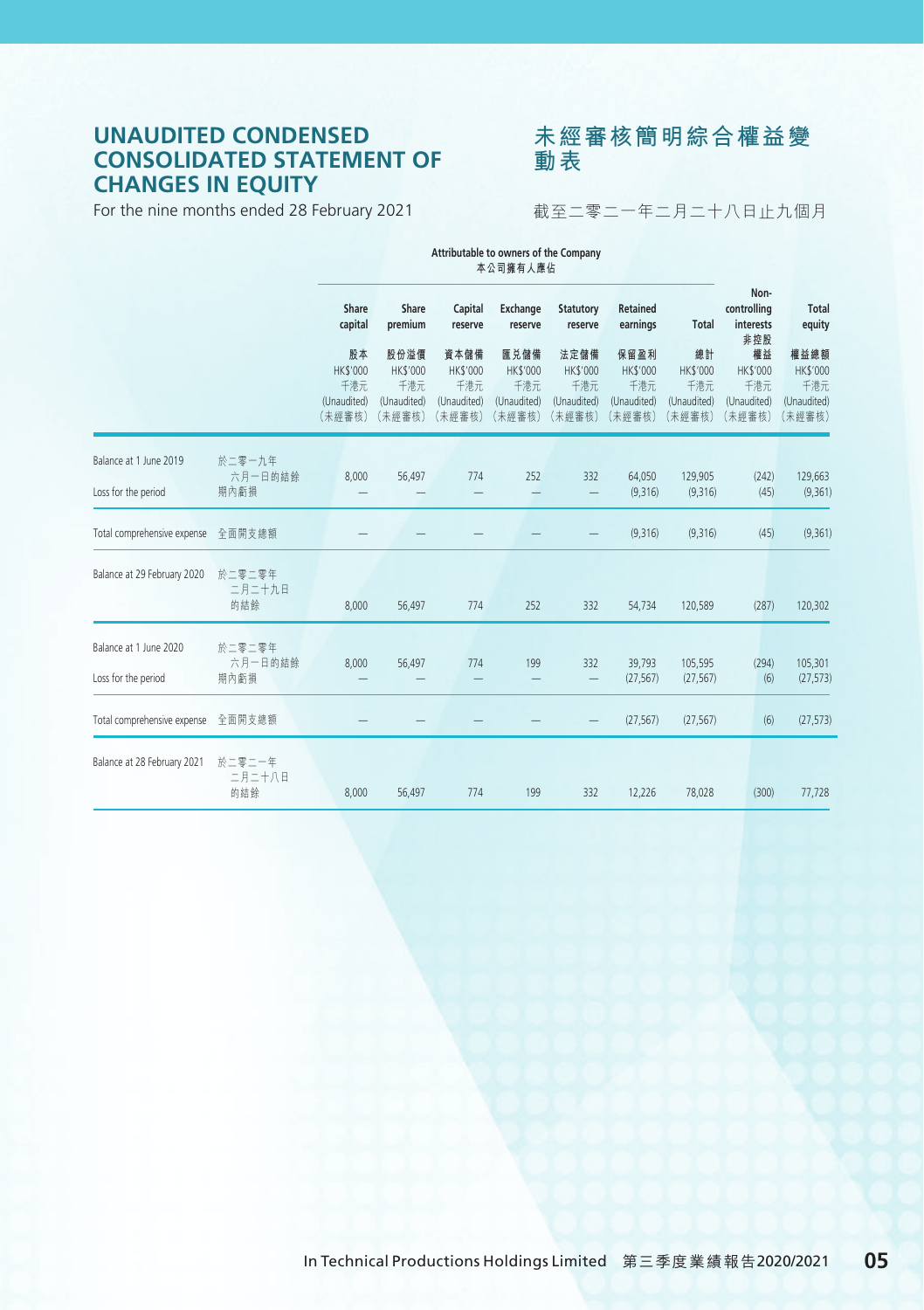### **NOTES TO THE UNAUDITED CONDENSED CONSOLIDATED FINANCIAL STATEMENTS**

For the nine months ended 28 February 2021

### **1. GENERAL INFORMATION**

In Technical Productions Holdings Limited (the "**Company**") was incorporated in the Cayman Islands on 4 November 2016 as an exempted company with limited liability under the Companies Law (as revised) of the Cayman Islands, as amended, supplemented or otherwise modified from time to time. The address of its registered office is Windward 3, Regatta Office Park, P.O. Box 1350, Grand Cayman, KY1-1008 Cayman Islands.

The Company is an investment holding company. The Company and its subsidiaries (together the "**Group**") are principally engaged in the provision of visual display solution services for concerts and events primarily in Hong Kong, Macau, and the People's Republic of China (the "**PRC**") (the "**Business**").

The Company's shares (the "**Shares**") were listed on GEM of The Stock Exchange of Hong Kong Limited (the "**Stock Exchange**") (the "**Listing**") on 14 June 2017 (the "**Listing Date**").

The unaudited condensed consolidated financial statements are presented in Hong Kong dollars ("**HK\$**"), unless otherwise stated.

# **未經審核簡明綜合財務 報表附註**

截至二零二一年二月二十八日止九個月

### **1. 一般資料**

In Technical Productions Holdings Limited(「**本公司**」)於二零一六年 十一月四日根據開曼群島公司 法(經 修 訂)(經 不 時 修 訂、補 充 或以其他方式修改)在開曼群島 註 冊 成 立 為 獲 豁 免 有 限 公 司。 其註冊辦事處地址為Windward 3, Regatta Office Park, P.O. Box 1350, Grand Cayman, KY1-1008 Cayman Islands。

本 公 司 為 一 間 投 資 控 股 公 司。 本 公 司 及 其 附 屬 公 司(統 稱「**本 集 團**」)主 要 從 事 為 香 港、澳 門 及 中 華 人 民 共 和 國(「**中 國**」)的 演唱會及活動提供視象顯示解 決方案服務(「**業務**」)。

本 公 司 股 份(「**股 份**」)於 二 零 一 七 年 六 月 十 四 日(「**上市日期**」) 於香港聯合交易所有限公司 (「**聯交所**」)GEM上市(「**上市**」)。

除 另 有 註 明 外, 未 經 審 核 簡 明 綜 合 財 務 報 表 以 港 元(「**港 元**」) 列示。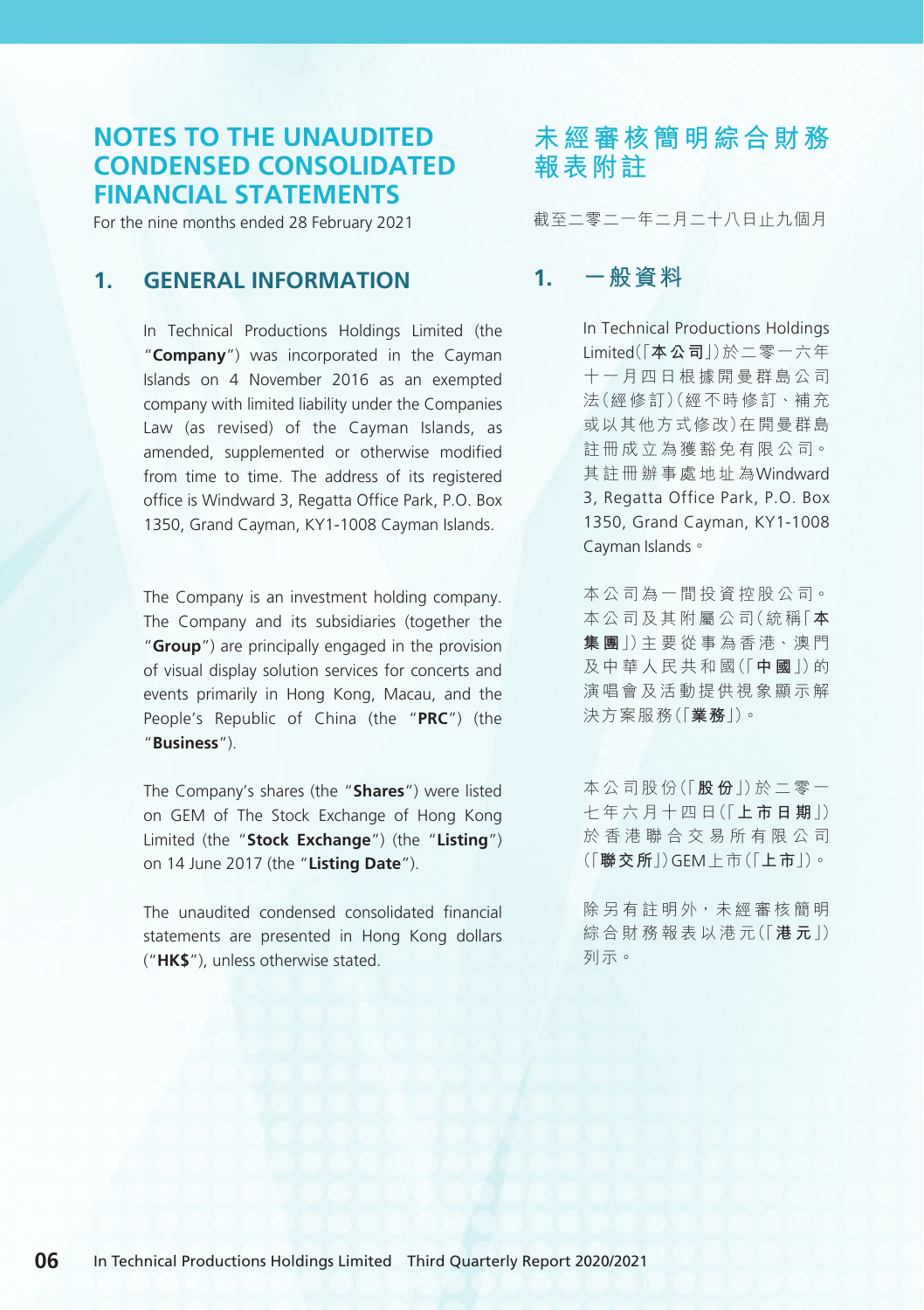### **2. BASIS OF PREPARATION**

The unaudited condensed consolidated financial information of the Group for the nine months ended 28 February 2021 has been prepared in accordance with accounting policies conform with Hong Kong Financial Reporting Standards ("**HKFRSs**") issued by the Hong Kong Institute of Certified Public Accountants ("**HKICPA**") applicable to interim periods and the applicable disclosure provisions of the GEM Listing Rules. However, the unaudited condensed consolidated financial information does not contain sufficient information to constitute an interim financial report as defined in HKFRSs. The unaudited condensed consolidated financial information should be read in conjunction with the consolidated financial statements of the Group for the year ended 31 May 2020 included in the annual report of the Company dated 27 August 2020, which have been prepared in accordance with HKFRSs issued by the HKICPA

The unaudited condensed consolidated financial statements have been prepared on the historical cost basis.

#### **3. SUMMARY OF SIGNIFICANT ACCOUNTING POLICIES**

The significant accounting policies that have been used in the preparation of these unaudited condensed consolidated financial information are consistent with those followed in the preparation of the Group's consolidated financial statements for the year ended 31 May 2020.

### **2. 編製基準**

本集團截至二零二一年二月二 十八日止九個月的未經審核簡 明綜合財務資料乃根據符合香 港 會 計 師 公 會(「**香港會計師公 會**」)所 頒 佈 適 用 於 中 期 期 間 的 香 港 財 務 報 告 準 則(「**香港財務 報告準則**」)的 會 計 政 策 及GEM 上市規則的適用披露條文編 製。然 而,未 經 審 核 簡 明 綜 合 財務資料並無載有足夠資料以 構成香港財務報告準則界定的 中 期 財 務 報 告。未 經 審 核 簡 明 綜合財務資料須與本公司日期 為二零二零年八月二十七日之 年報所載本集團截至二零二零 年五月三十一日止年度之綜合 財 務 報 表 一 併 閣 讀, 該 等 綜 合 財務報表乃根據香港會計師公 會頒佈的香港財務報告準則而 編製。

未經審核簡明綜合財務報表乃 按歷史成本基準編製。

#### **3. 主要會計政策概要**

編製該等未經審核簡明綜合財 務資料所採納主要會計政策與 編製本集團截至二零二零年五 月三十一日止年度之綜合財務 報表所遵循者一致。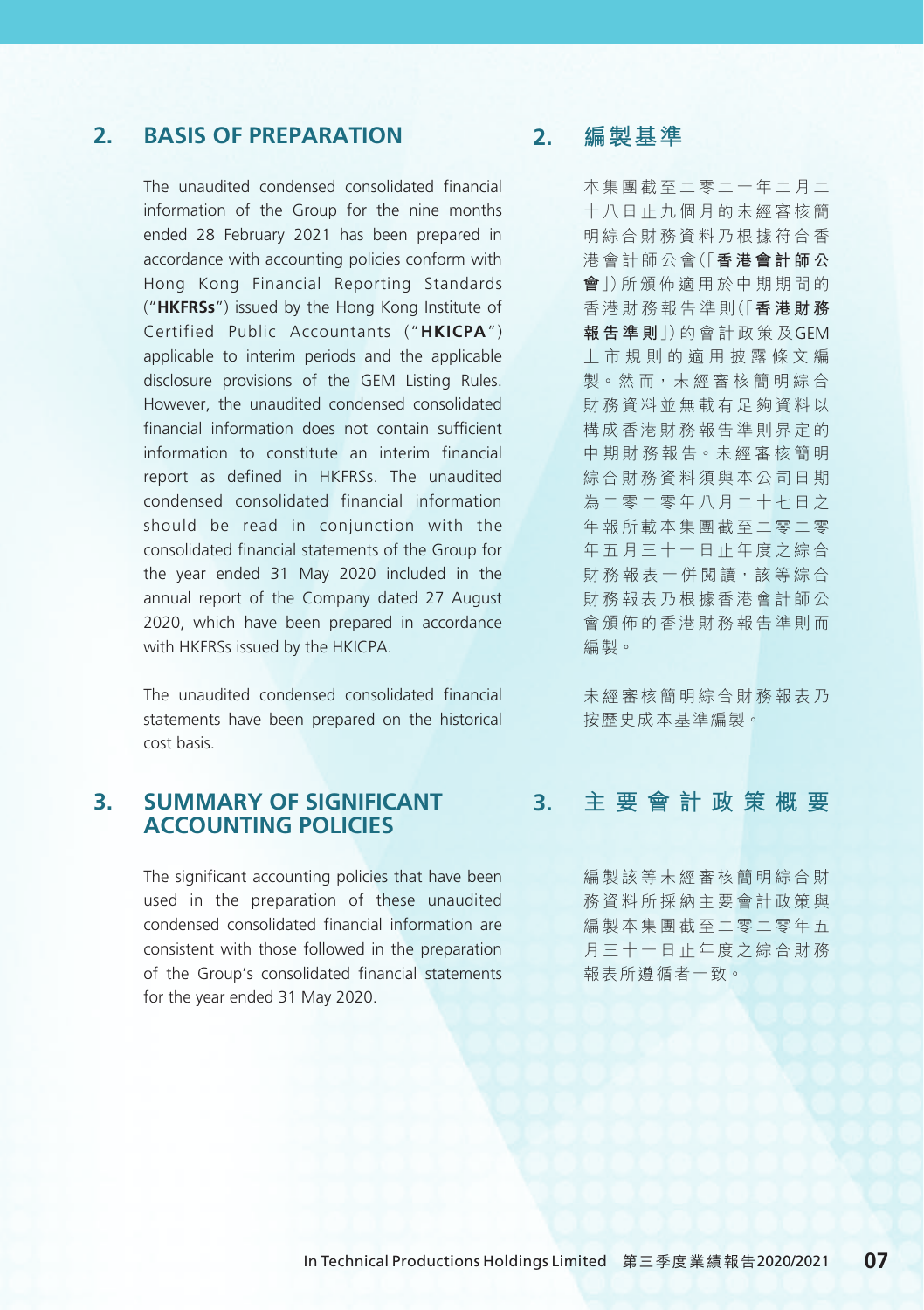The Group has adopted and applied the following new standards, amendments to standards and interpretations that have been issued and effective for the accounting periods beginning on 1 June 2020:

#### **3.1 Adoption of new or revised HKFRSs and HKASs**

New standards, amendments and interpretations to existing standards are adopted by the Group. The HKICPA has issued the following new and amended standards and interpretations that become first effective for the current accounting period and relevant to the Group:

#### Amendment to HKFRS 16 COVID-19-related Rent Concessions

The impact of adoption of Amendment to HKFRS 16 is disclosed in Note 3.2 below.

### **3.2 Changes in accounting policies upon adoption of new HKFRS**

#### Amendments to HKFRS 16 — COVID-19-Related Rent **Concessions**

The amendments allow, as a practical expedient, a lessee elect not to assess whether a rent concession that meets the conditions below is a lease modification.

本集團已採納並應用以下已頒 佈並於二零二零年六月一日開 始 之 會 計 期 間 生 效 的 新 準 則、 準則修訂本及詮釋:

#### **3.1 採納新訂或經修訂 香港財務報告準則 及香港會計準則**

本集團已採納新準則以 及現有準則的修訂本及 詮釋。香港會計師公會已 頒佈以下於本會計期間 首次生效且與本集團相 關的新訂以及經修訂準 則及詮釋:

#### 香港財務報告準則 第16號 ( 修 訂 本 ) 與 COVID-19有關的租金 優惠

採納香港財務報告準則 第16號(修 訂 本)的 影 響 於下文附註3.2披露。

**3.2 採納新香港財務報 告準則後的會計政 策變動**

> 香港財務報告準則第 16號( 修 訂 本 )— 與 COVID-19有關的租金 優惠

> 此修訂本容許,作為可行 權 宜 方 法, 承 租 人 選 擇 不評估符合以下條件的 租金優惠是否屬於租賃 修訂。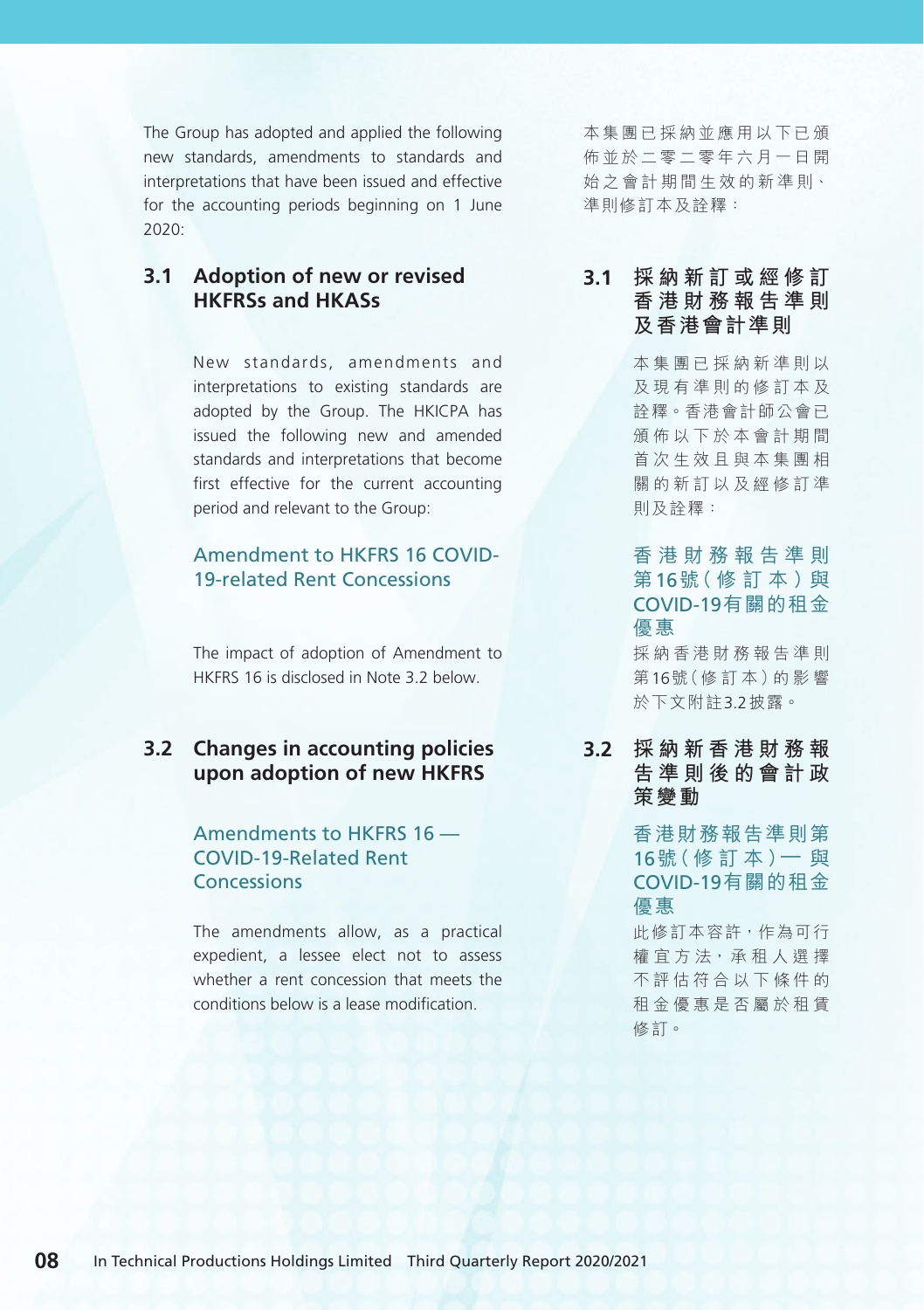A lessee that makes this election shall account for any change in lease payments resulting from the rent concession the same way it would account for the change applying HKFRS 16 if the change were not a lease modification.

The practical expedient applies only to rent concessions occurring as a direct consequence of the COVID-19 pandemic and only if all of the following conditions are met: (i) the change in lease payments results in revised consideration for the lease that is substantially the same as, or less than, the consideration for the lease immediately preceding the change; (ii) any reduction in lease payments affects only payments originally due on or before 30 June 2021 (for example, a rent concession would meet this condition if it results in reduced lease payments on or before 30 June 2021 and increased lease payments that extend beyond 30 June 2021); and (iii) there is no substantive change to other terms and conditions of the lease.

The Group has applied the practical expedient to all rent concessions that meet the conditions specified in the Amendments. During the period ended 28 February 2021, the Group recognised HK\$45,354 as negative variable lease payments in the consolidated statement of profit or loss for the COVID-19-related rent concessions provided by lessors.

承租人作出此選擇後,應 對租金優惠產生的租賃 付款的任何變動入賬,方 法與如該變動並非租賃 修改而對應用香港財務 報告準則第16號的變動 的入賬方法相同。

此可行權宜方法僅在滿 足以下所有條件的情 況 下, 才 能 應 用 於 由 於 COVID-19疫情的直接影 響而產生的租金優惠:(i) 租賃付款的變動導致租 賃的代價修訂,與緊接變 動前的租賃代價大致相 同或低於該代價;(ii)租賃 付款的任何減少僅影響 原於二零二一年六月三 十日或之前到期的付款 (例 如,倘 租 金 優 惠 導 致 二零二一年六月三十日 或之前的租賃付款減少 及二零二一年六月三十 日之後的租賃付款增加 則 其 滿 足 該 條 件);及(iii) 租賃的其他條款及條件 並無實質性變動。

本集團已對所有符合修 訂所列明條件的租金優 惠應用可行權宜方法。截 至二零二一年二月二十 八日止期間,本集團於綜 合損益表中就出租人提 供 與COVID-19有 關 的 和 金優惠確認45,354港元的 負可變租賃付款。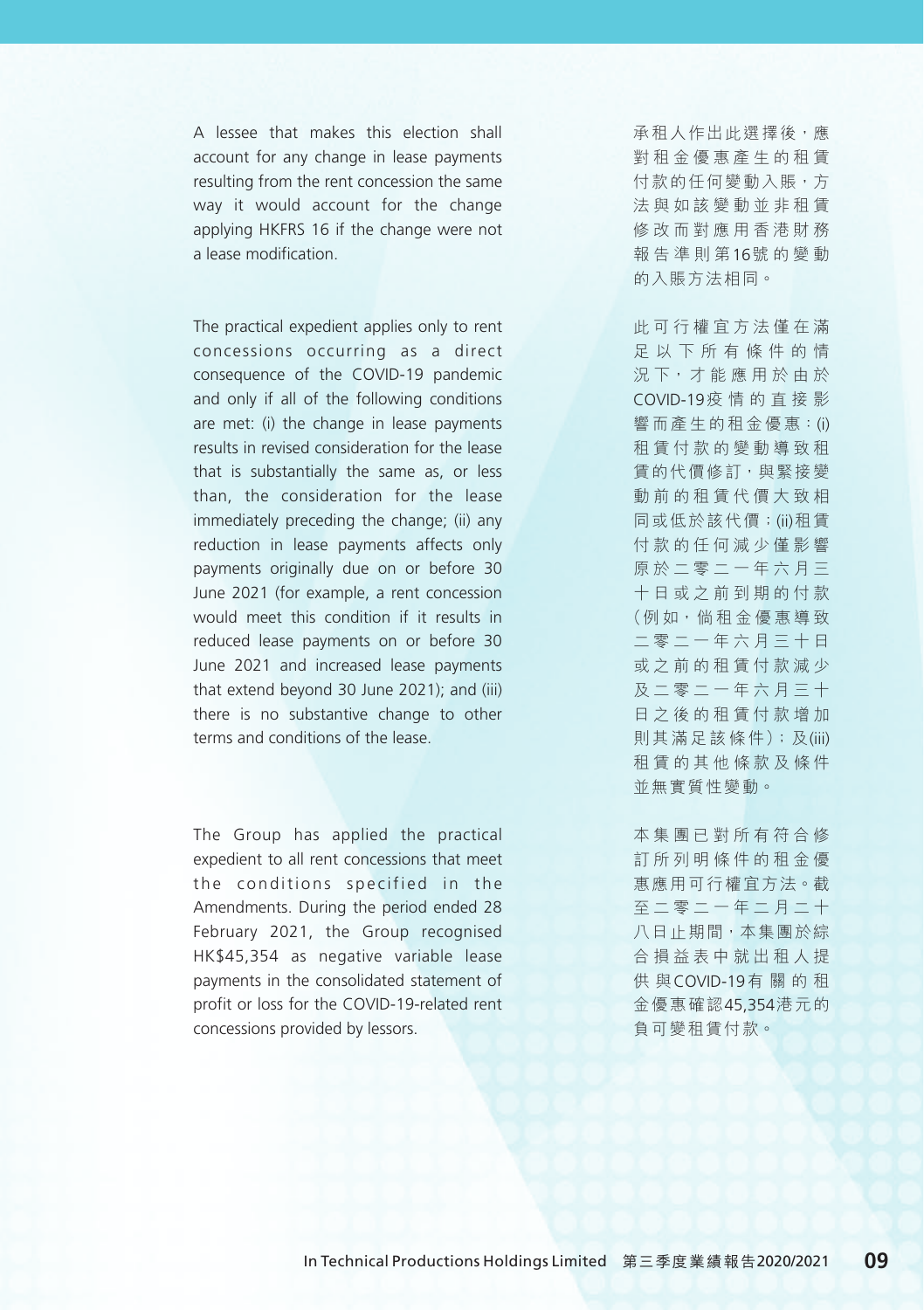### **4. REVENUE**

Revenue is recognised to the extent that it is probable that the economic benefits will flow to the Group and the amount of revenue can be measured reliably. Revenue from visual display solution services is recognised after each show or event of a project is performed, while revenue from equipment rental is recognised on a straightline basis over the term of the lease.

An analysis of the Group's revenue for the reporting period is as follows:

### **4. 收益**

收益於以下情況下得到確認, 即經濟利益將流入本集團及能 夠 可 靠 地 計 量 收 益 金 額。視 像 顯示解決方案服務收益於每個 項目的演出或活動執行之後被 確認,而設備和賃收益於和約 期內以直線法確認。

於報告期內本集團收益分析 如下:

|                                                                             |                            | <b>Three months</b><br>ended<br>28 February<br>2021<br>截至<br>二零二一年<br>二月二十八日<br>止三個月<br><b>HK\$'000</b><br>千港元 | Three months<br>ended<br>29 February<br>2020<br>截至<br>二零二零年<br>二月二十九日<br>止三個月<br><b>HK\$'000</b><br>千港元 | <b>Nine months</b><br>ended<br>28 February<br>2021<br>截至<br>二零二一年<br>二月二十八日<br>止九個月<br><b>HK\$'000</b><br>千港元 | Nine months<br>ended<br>29 February<br>2020<br>截至<br>二零二零年<br>二月二十九日<br>止九個月<br>HK\$'000<br>千港元 |
|-----------------------------------------------------------------------------|----------------------------|----------------------------------------------------------------------------------------------------------------|---------------------------------------------------------------------------------------------------------|---------------------------------------------------------------------------------------------------------------|-------------------------------------------------------------------------------------------------|
| Revenue from visual display<br>solution services<br>Equipment rental income | 視像顯示解決方<br>案服務收益<br>設備租賃收入 | 2,351<br>40                                                                                                    | 11,985<br>162                                                                                           | 5,713<br>56                                                                                                   | 45,307<br>312                                                                                   |
|                                                                             |                            | 2,391                                                                                                          | 12,147                                                                                                  | 5,769                                                                                                         | 45,619                                                                                          |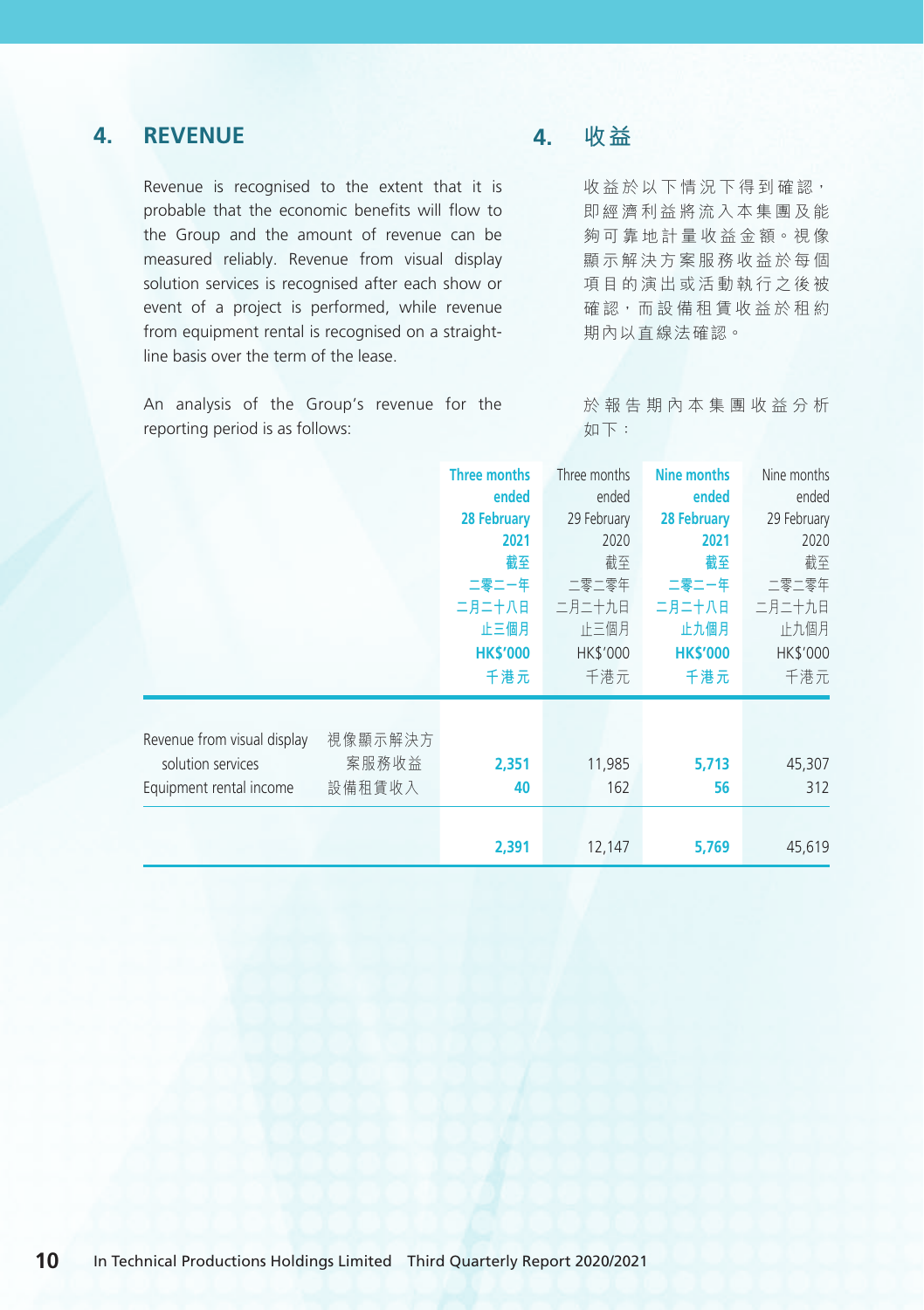### **5. INCOME TAX EXPENSE**

Pursuant to the enactment of two-tiered profit tax rates issued by the Inland Revenue Department ("**IRD**") from the year of assessment 2018/19 onwards, the Group's first HK\$2 million of assessable profits under Hong Kong profits tax for the nine months ended 28 February 2021 is subject to a tax rate of 8.25%, while the remaining assessable profits are subject to a tax rate of 16.5%. Hong Kong profits tax has been provided for at the rate of 16.5% on the estimated assessable profits for the nine months ended 28 February 2021.

All PRC subsidiaries of the Company are subject to the PRC Enterprise Income Tax at the rate of 25.0% for the nine months ended 28 February 2021 and 29 February 2020.

The Macau subsidiary of the Company was subject to Macau complementary tax at the rate of 12.0% on the estimated assessable income exceeding MOP600,000 for the nine months ended 28 February 2021.

### **5. 所得稅開支**

根 據 稅 務 局(「**稅務局**」)自 二 零 一 八╱一 九 課 稅 年 度 起 頒 佈 的 兩 級 制 利 得 稅 稅 率,本 集 團 截 至二零二一年二月二十八日止 九個月按香港利得稅制制定的 首個2百萬港元應課稅溢利,應 以稅率8.25%計算,而剩餘應課 稅溢利稅率為16.5%。截至二零 二一年二月二十八日止九個月 的估計應課稅溢利按香港利得 稅率16.5%計提撥備。

截至二零二一年二月二十八日 及二零二零年二月二十九日止 九個月,本公司所有中國附屬 公司須按25.0%稅率繳納中國 企業所得稅。

截至二零二一年二月二十八日 止九個月本公司之澳門附屬公 司估計應課稅收入超過澳門幣 600,000元的部分須按12.0%稅 率繳納澳門所得補充稅。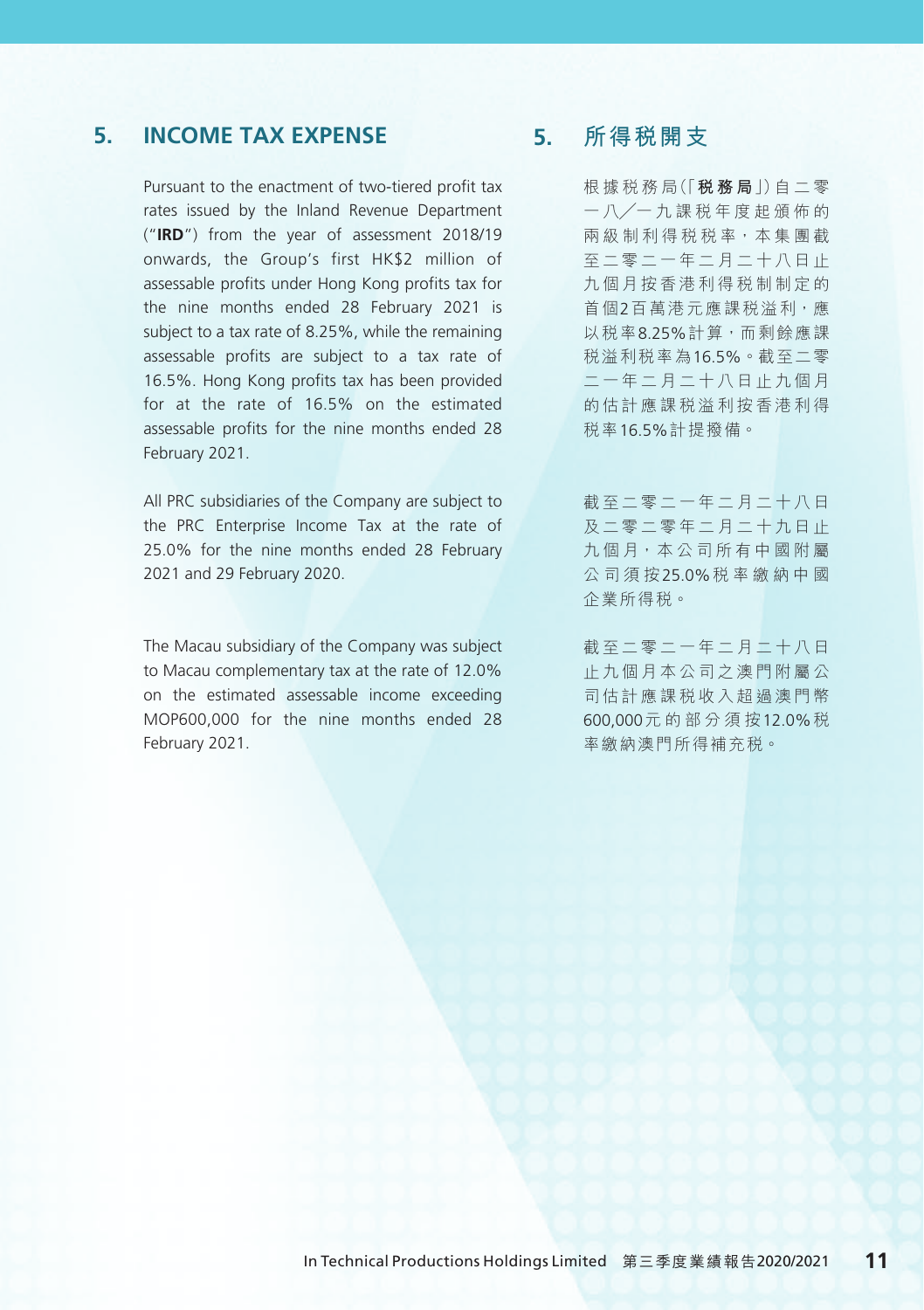The amounts of taxation charged/(credited) to profit and loss represent:

自 損 益 扣 除╱(計 入)的 稅 項 金 額指:

|                                       | 截至<br>二零二一年<br>二月二十八日<br>止三個月<br><b>HK\$'000</b><br>千港元<br>(Unaudited)<br>(未經審核) | 截至<br>二零二零年<br>二月二十九日<br>止三個月<br>HK\$'000<br>千港元<br>(Unaudited)<br>(未經審核) | 截至<br>二零二一年<br>二月二十八日<br>止九個月<br><b>HK\$'000</b><br>千港元<br>(Unaudited)<br>(未經審核) | 2020<br>截至<br>二零二零年<br>二月二十九日<br>止九個月<br>HK\$'000<br>千港元<br>(Unaudited)<br>(未經審核) |
|---------------------------------------|----------------------------------------------------------------------------------|---------------------------------------------------------------------------|----------------------------------------------------------------------------------|-----------------------------------------------------------------------------------|
| 即期所得税:<br>香港利得税<br>中國企業所得税<br>澳門所得補充税 |                                                                                  |                                                                           |                                                                                  | (16)                                                                              |
|                                       |                                                                                  |                                                                           | 1                                                                                | 2021<br>2020<br>2021                                                              |

### **6. DIVIDENDS**

The Directors do not recommend the payment of dividend for the nine months ended 28 February 2021 (nine months ended 29 February 2020: Nil).

## **6. 股息**

董事不建議派付截至二零二一 年二月二十八日止九個月的股 息(截至二零二零年二月二十九 日止九個月:零)。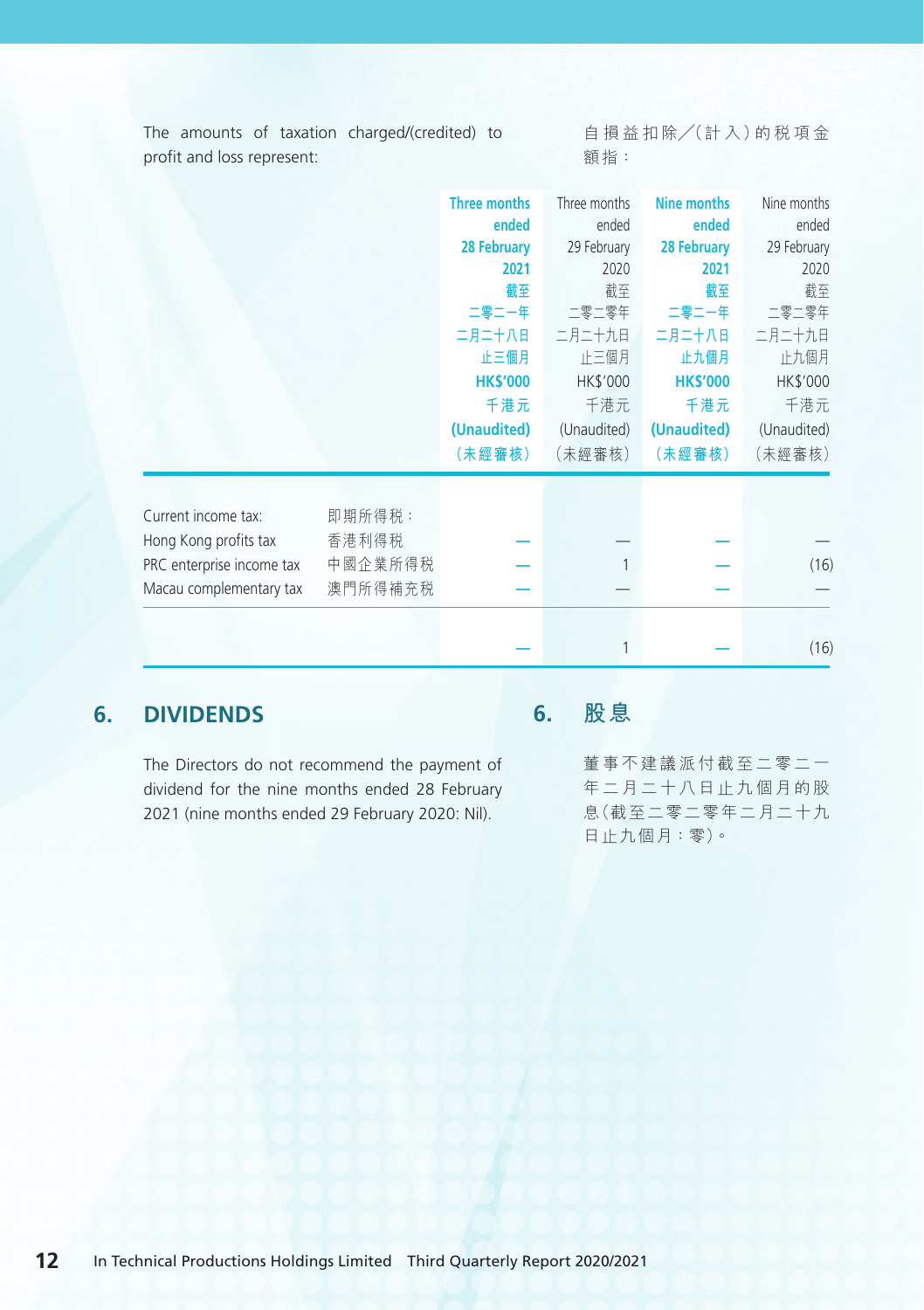### **7. LOSS PER SHARE**

For the three months and nine months ended 28 February 2021 and the same corresponding periods in 2020, the basic loss per Share is calculated based on (i) the loss attributable to owners of the Company and (ii) the weighted average number of Shares issued during the period.

### **7. 每股虧損**

截至二零二一年二月二十八日 止三個月及九個月及二零二零 年同期,每股基本虧損乃按(i)本 公司擁有人應佔虧損及(ii)期 內 已發行股份之加權平均數計算。

|                                                                                                                                         |                                                     | <b>Three months</b><br>ended<br>28 February<br>2021<br>截至<br>二零二一年<br>二月二十八日<br>止三個月<br>(Unaudited)<br>(未經審核) | Three months<br>ended<br>29 February<br>2020<br>截至<br>二零二零年<br>二月二十九日<br>正三個月<br>(Unaudited)<br>(未經審核) | <b>Nine months</b><br>ended<br>28 February<br>2021<br>截至<br>二零二一年<br>二月二十八日<br>止九個月<br>(Unaudited)<br>(未經審核) | Nine months<br>ended<br>29 February<br>2020<br>截至<br>二零二零年<br>二月二十九日<br>止九個月<br>(Unaudited)<br>(未經審核) |
|-----------------------------------------------------------------------------------------------------------------------------------------|-----------------------------------------------------|---------------------------------------------------------------------------------------------------------------|--------------------------------------------------------------------------------------------------------|--------------------------------------------------------------------------------------------------------------|-------------------------------------------------------------------------------------------------------|
| Loss attributable to owners<br>of the Company (HK\$'000)<br>Weighted average number<br>of ordinary Shares in issue<br>(thousand Shares) | 本公司擁有人<br>應佔虧損<br>(千港元)<br>已發行普通股之<br>加權平均數<br>(千股) | (8, 854)<br>800,000                                                                                           | (3,630)<br>800,000                                                                                     | (27, 567)<br>800,000                                                                                         | (9,316)<br>800,000                                                                                    |
| Loss per Share (HK cents)                                                                                                               | 每股虧損(港仙)                                            | (1.11)                                                                                                        | (0.45)                                                                                                 | (3.45)                                                                                                       | (1.16)                                                                                                |

Diluted loss per Share were same as the basic loss per Share as there were no potential dilutive Shares in existence during the reporting period.

每股攤薄虧損與每股基本虧損 相同,因為於報告期內並無存 在潛在的攤薄股份。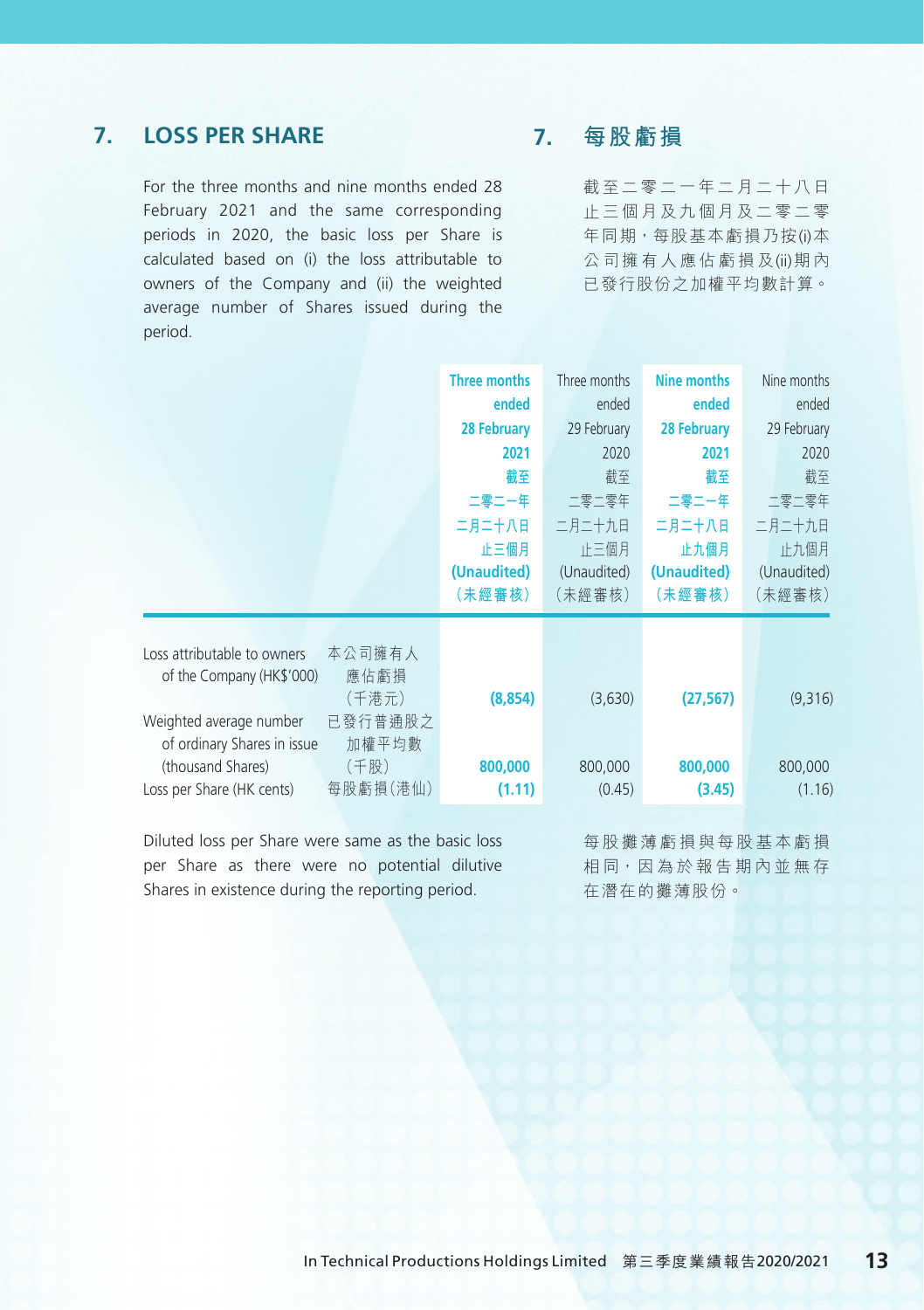## **MANAGEMENT DISCUSSION AND ANALYSIS**

### **BUSINESS REVIEW**

The Group is principally engaged in the provision of visual display solution services.

During the nine months ended 28 February 2021, the Group was engaged in 46 pop concert shows for Hong Kong and non-Hong Kong artists/bands (nine months ended 29 February 2020: 295). The Group derived approximately 28.6% of its total revenue during the nine months ended 28 February 2021 from pop concerts (nine months ended 29 February 2020: approximately 65.5%), the majority of which took place in Hong Kong, the PRC and Macau. The remainder of the Group's revenue was attributable to other live events, including corporate events, exhibitions, sports and recreational events and other live performances, as well as equipment rental.

### **FINANCIAL REVIEW**

#### **Revenue**

The Group generates revenue from providing (i) visual display solutions to its customers in relation to pop concert shows and various other live events; and (ii) equipment rental.

## **管理層討論及分析**

### **業務回顧**

本集團主要從事提供視像顯示解決方 案服務。

截至二零二一年二月二十八日止九個 月,本集團為香港及非香港藝人/樂 隊舉行了46場流行音樂會(截至二零 二 零 年 二 月 二 十 九 日 止 九 個 月:295 場)。截至二零二一年二月二十八日止 九個月,本集團總收益約28.6%來自 流行音樂會(截至二零二零年二月二 十九日止九個月:約65.5%),大部分 在 香 港、中 國 及 澳 門 進 行。本 集 團 餘 下 的 收 益 則 來 自 企 業 活 動、展 覽、體 育及休閒活動以及其他現場表演等其 他現場活動以及設備租賃。

### **財務回顧**

#### **收益**

本集團從(i)為與流行音樂會及多種其 他現場活動相關之客戶提供視像顯示 解決方案;及(ii)設備租賃產生收益。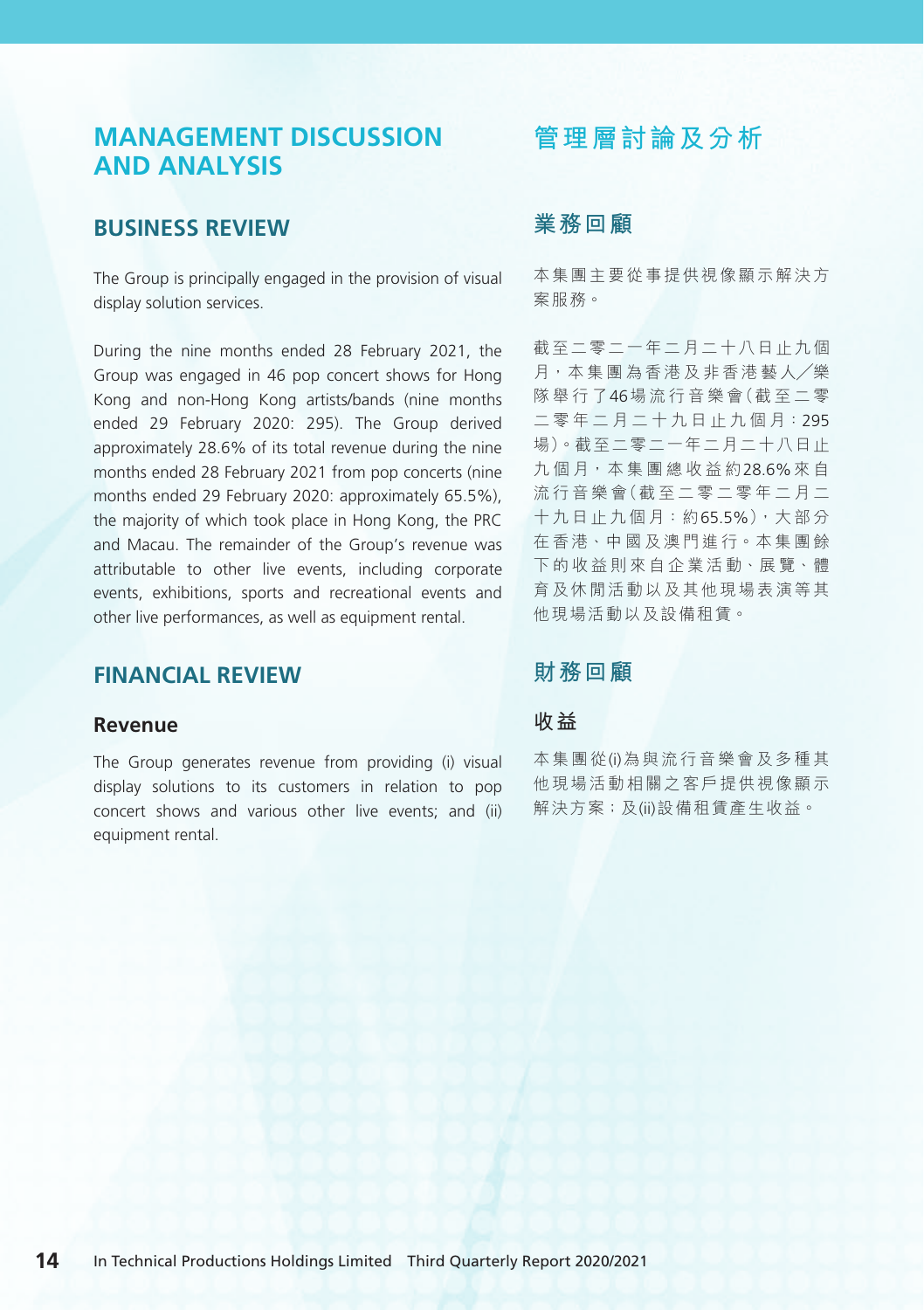The following table sets out a breakdown of the Group's revenue by source of income during the nine months ended 28 February 2021 with the comparative figures for the nine months ended 29 February 2020:

下表載列於截至二零二一年二月二十 八日止九個月本集團按收入來源劃分 的收益明細及截至二零二零年二月二 十九日止九個月之比較數字:

|                                              |                  |                        | <b>Nine months ended</b><br>28 February 2021<br>截至二零二一年<br>二月二十八日止九個月 |                 | Nine months ended<br>29 February 2020<br>截至二零二零年<br>二月二十九日止九個月 |
|----------------------------------------------|------------------|------------------------|-----------------------------------------------------------------------|-----------------|----------------------------------------------------------------|
|                                              |                  | <b>HK\$'000</b><br>千港元 | % of total<br>revenue<br>佔收益<br>總額的<br>百分比                            | HK\$'000<br>千港元 | % of total<br>revenue<br>佔收益<br>總額的<br>百分比                     |
| Visual display solutions<br>Equipment rental | 視像顯示解決方案<br>設備租賃 | 5,713<br>56            | 99.0<br>1.0                                                           | 45,307<br>312   | 99.3<br>0.7                                                    |
| Total                                        | 總計               | 5,769                  | 100.0                                                                 | 45,619          | 100.0                                                          |

During the nine months ended 28 February 2021, the Group principally derived its revenue from the provision of visual display solutions. The Group's revenue decreased by approximately 87.4% from approximately HK\$45.6 million for the nine months ended 29 February 2020 to approximately HK\$5.8 million for the nine months ended 28 February 2021.

截至二零二一年二月二十八日止九個 月,本集團收益主要來自提供視像顯 示 解 決 方 案。本 集 團 收 益 由 截 至 二 零 二零年二月二十九日止九個月約45.6 百萬港元減少約87.4%至截至二零二 一年二月二十八日止九個月約5.8百萬 港元。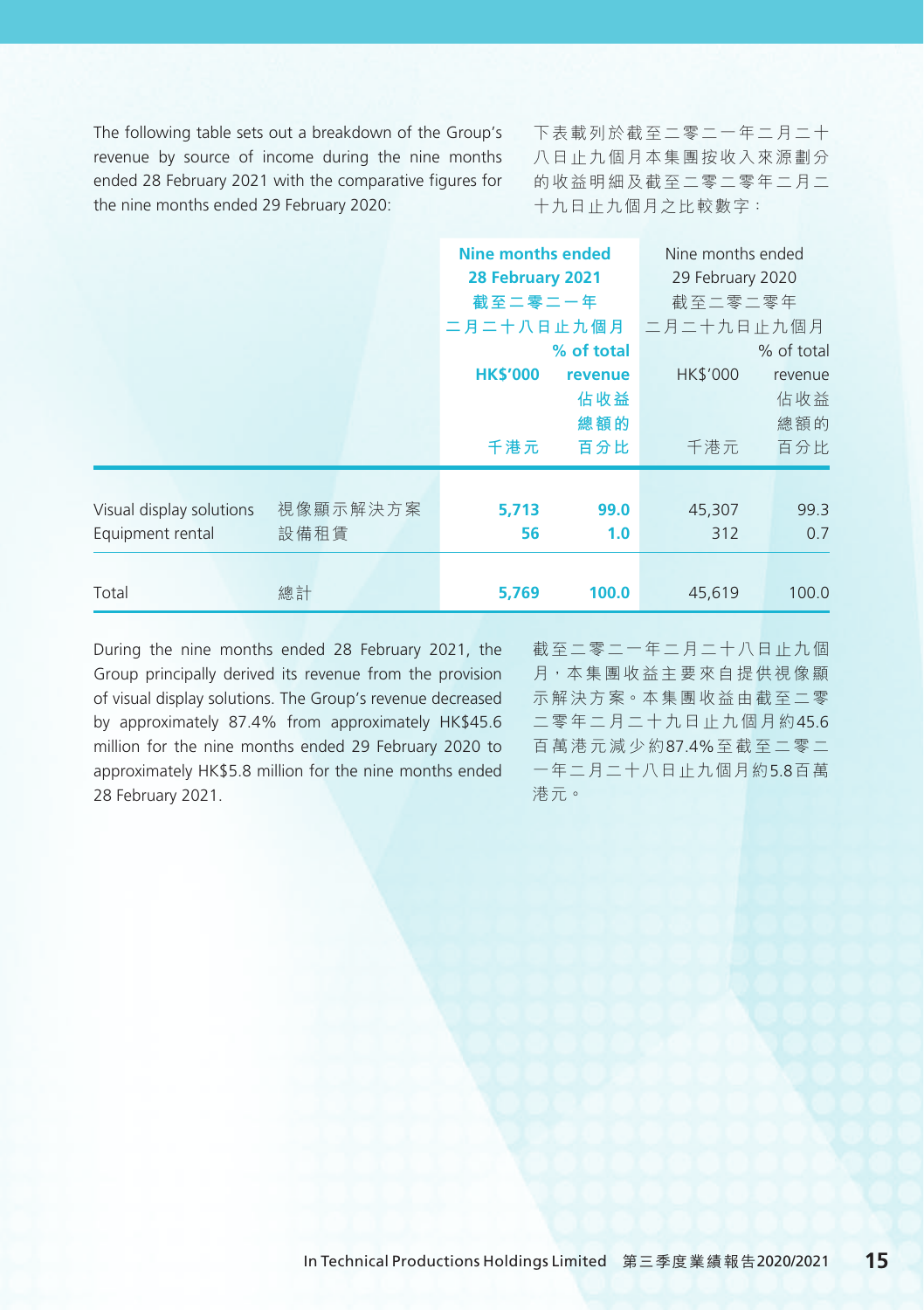### **Visual display solutions**

The following table sets out a breakdown of the Group's revenue from visual display solutions during the nine months ended 28 February 2021 with the comparative figures for the nine months ended 29 February 2020. For the purpose of revenue breakdown presentation, other live events include corporate events, sports and recreation events, exhibitions and other live performances.

#### **視像顯示解決方案**

下表載列截至二零二一年二月二十八 日止九個月本集團來自視像顯示解決 方案之收益明細及截至二零二零年二 月 二 十 九 日 止 九 個 月 之 比 較 數 字。就 呈 列 收 益 明 細 而 言, 其 他 現 場 活 動 包 括 企 業 活 動、體 育 及 娛 樂 活 動、展 覽 及其他現場表演。

|                                      |                 |        | Nine months ended 28 February 2021<br>截至二零二一年二月二十八日止九個月 |                  |            |        | Nine months ended 29 February 2020<br>截至二零二零年二月二十九日止九個月 |             |            |  |
|--------------------------------------|-----------------|--------|---------------------------------------------------------|------------------|------------|--------|---------------------------------------------------------|-------------|------------|--|
|                                      |                 |        |                                                         |                  |            |        |                                                         |             |            |  |
|                                      |                 |        |                                                         | % of total       |            |        |                                                         | % of total  |            |  |
|                                      |                 |        |                                                         | revenue          |            |        |                                                         | revenue     |            |  |
|                                      |                 |        |                                                         | from visual      | Average    |        |                                                         | from visual | Average    |  |
|                                      |                 | No. of |                                                         | display          | revenue    | No. of |                                                         | display     | revenue    |  |
|                                      |                 | shows  | <b>Revenue</b>                                          | <b>solutions</b> | per show   | shows  | Revenue                                                 | solutions   | per show   |  |
|                                      |                 |        |                                                         | 佔視像顯示            |            |        |                                                         | 佔視像顯示       |            |  |
|                                      |                 |        |                                                         | 解決方案             | 每場         |        |                                                         | 解決方案        | 每場         |  |
|                                      |                 |        |                                                         | 總收益的             | 演出的        |        |                                                         | 總收益的        | 演出的        |  |
|                                      |                 | 演出數目   | 收益                                                      | 百分比              | 平均收益       | 演出數目   | 收益                                                      | 百分比         | 平均收益       |  |
|                                      |                 |        | (HK\$'000)                                              |                  | (HK\$'000) |        | (HK\$'000)                                              |             | (HK\$'000) |  |
|                                      |                 |        | (千港元)                                                   |                  | (千港元)      |        | (千港元)                                                   |             | (千港元)      |  |
|                                      |                 |        |                                                         |                  |            |        |                                                         |             |            |  |
| Pop concerts                         | 流行音樂會           | 46     | 1,636                                                   | 28.6             | 36         | 295    | 29,859                                                  | 65.9        | 101        |  |
| Other live events                    | 其他現場活動          | 877    | 4,077                                                   | 71.4             | 5          | 541    | 15,448                                                  | 34.1        | 29         |  |
|                                      |                 |        |                                                         |                  |            |        |                                                         |             |            |  |
| Total revenue from<br>visual display | 來自視像顯示<br>解決方案之 |        |                                                         |                  |            |        |                                                         |             |            |  |
| solutions                            | 總收益             | 923    | 5,713                                                   | 100.0            | 6          | 836    | 45,307                                                  | 100.0       | 54         |  |

The decrease in revenue from pop concerts was mainly attributable to the decrease in the number of pop concert shows undertaken by the Group from 295 for the nine months ended 29 February 2020 to 46 for the nine months ended 28 February 2021. The average revenue per show for pop concerts was decreased from approximately HK\$101,000 for the nine months ended 29 February 2020 to approximately HK\$36,000 for the nine months ended 28 February 2021.

來自流行音樂會的收益減少主要是由 於本集團所承接流行音樂會的數目由 截至二零二零年二月二十九日止九個 月 的295場減少至截至二零二一年二 月二十八日止九個月的46場。流 行 音 樂會的每場演出平均收益由截至二 零二零年二月二十九日止九個月約 101,000港元減少至截至二零二一年二 月二十八日止九個月約36,000港元。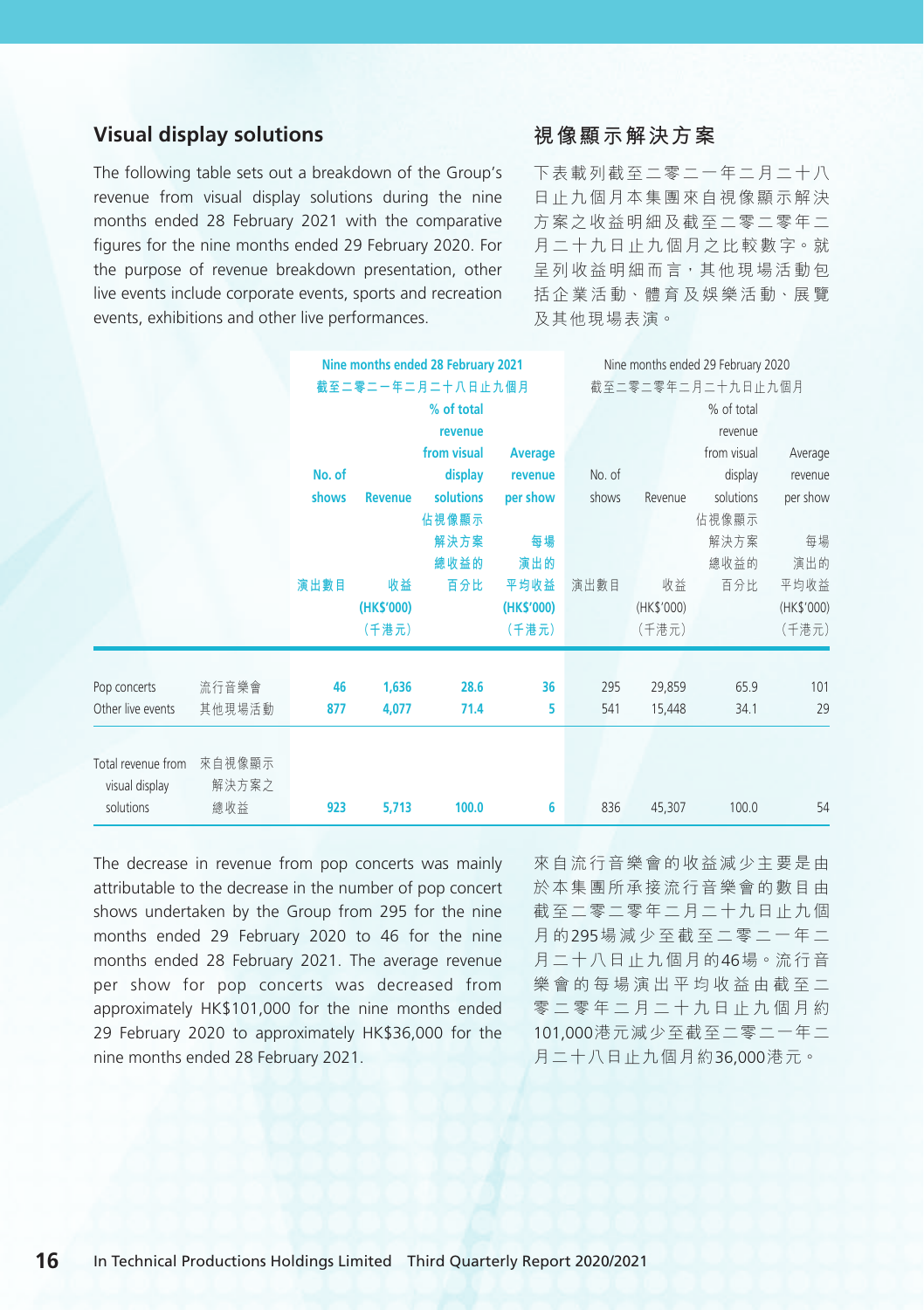The decrease in revenue from other live events was mainly attributable to the average revenue per show for other live events was decrease from approximately HK\$29,000 for the nine months ended 29 February 2020 to approximately HK\$5,000 for the nine months ended 28 February 2021 because the Group undertook more relatively low cost long term rental project for shopping mall in Hong Kong for the nine months ended 28 February 2021. However, the number of other live events undertaken by the Group was increased from 541 for the nine months ended 29 February 2020 to 877 for the nine months ended 28 February 2021.

#### **Revenue analysis by geographical location**

The following table sets out a breakdown of the revenue of the Group from pop concerts by geographical location during the nine months ended 28 February 2021 with comparative figures for the nine months ended 29 February 2020:

來自其他現場活動收益減少主要由於 其他現場活動的每場演出平均收益由 截至二零二零年二月二十九日止九個 月 約29,000港元減少至截至二零二一 年二月二十八日止九個月約5,000港 元,此乃由於本集團於截至二零二一 年二月二十八日止九個月於香港承接 較多成本相對較低的購物商場長期租 賃 項 目。然 而,本 集 團 承 接 的 其 他 現 場活動數目由截至二零二零年二月二 十九日止九個月的541場增加至截至 二零二一年二月二十八日止九個月的 877場。

#### **按地理位置劃分的收益分析**

下表載列截至二零二一年二月二十八 日止九個月本集團按地理位置劃分 的流行音樂會的收益明細及截至二零 二零年二月二十九日止九個月之比較 數字:

|                               |        | Nine months ended 28 February 2021 |                   |                |        | Nine months ended 29 February 2020 |                   |            |  |
|-------------------------------|--------|------------------------------------|-------------------|----------------|--------|------------------------------------|-------------------|------------|--|
|                               |        |                                    | 截至二零二一年二月二十八日止九個月 |                |        |                                    | 截至二零二零年二月二十九日止九個月 |            |  |
|                               |        |                                    | % of total        |                |        |                                    | % of total        |            |  |
|                               |        |                                    | revenue           | <b>Average</b> |        |                                    | revenue           | Average    |  |
|                               | No. of |                                    | from pop          | revenue        | No. of |                                    | from pop          | revenue    |  |
|                               | shows  | <b>Revenue</b>                     | concerts          | per show       | shows  | Revenue                            | concerts          | per show   |  |
|                               |        |                                    | 佔流行音樂             |                |        |                                    | 佔流行音樂             |            |  |
|                               |        |                                    | 會總收益的             | 每場演出的          |        |                                    | 會總收益的             | 每場演出的      |  |
|                               | 演出數目   | 收益                                 | 百分比               | 平均收益           | 演出數目   | 收益                                 | 百分比               | 平均收益       |  |
|                               |        | (HK\$'000)                         |                   | (HK\$'000)     |        | (HK\$'000)                         |                   | (HK\$'000) |  |
|                               |        | (千港元)                              |                   | (千港元)          |        | (千港元)                              |                   | (千港元)      |  |
|                               |        |                                    |                   |                |        |                                    |                   |            |  |
| 流行音樂會<br>Pop concerts         |        |                                    |                   |                |        |                                    |                   |            |  |
| 香港<br>Hong Kong               | 27     | 888                                | 54.3              | 33             | 107    | 10,322                             | 34.6              | 96         |  |
| 中國<br>PRC                     | 6      | 364                                | 22.2              | 61             | 114    | 13,856                             | 46.4              | 121        |  |
| 澳門<br>Macau                   | 3      | 103                                | 6.3               | 34             | 37     | 4,801                              | 16.1              | 130        |  |
| 台灣<br>Taiwan                  | 10     | 281                                | 17.2              | 28             | 5      | 495                                | 1.6               | 99         |  |
| Others<br>其他                  |        |                                    |                   |                | 32     | 385                                | 1.3               | 12         |  |
| Total revenue from<br>來自流行音樂會 |        |                                    |                   |                |        |                                    |                   |            |  |
| 之總收益<br>pop concerts          | 46     | 1,636                              | 100               | 36             | 295    | 29,859                             | 100.0             | 101        |  |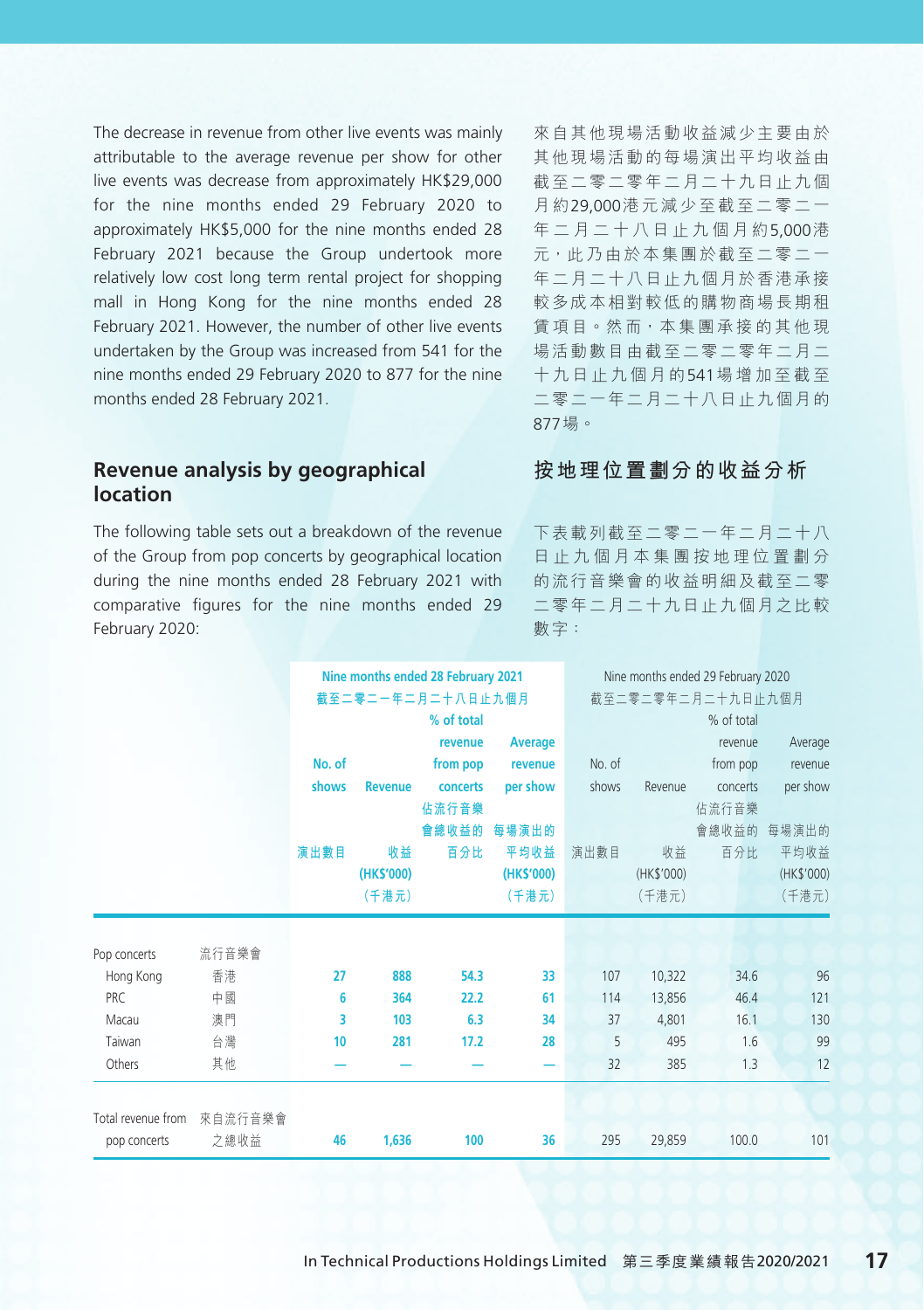The following table sets out a breakdown of the revenue of the Group from other live events by geographical location during the nine months ended 28 February 2021 with comparative figures for the nine months ended 29 February 2020:

下表載列截至二零二一年二月二十八 日止九個月本集團按地理位置劃分的 其他現場活動的收益明細及截至二零 二零年二月二十九日止九個月之比較 數字:

|                    |         |        |                | Nine months ended 28 February 2021 |                |                   |            | Nine months ended 29 February 2020 |            |
|--------------------|---------|--------|----------------|------------------------------------|----------------|-------------------|------------|------------------------------------|------------|
|                    |         |        |                | 截至二零二一年二月二十八日止九個月                  |                | 截至二零二零年二月二十九日止九個月 |            |                                    |            |
|                    |         |        |                | % of total                         |                |                   |            | % of total                         |            |
|                    |         |        |                | revenue                            | <b>Average</b> |                   |            | revenue                            | Average    |
|                    |         | No. of |                | from other                         | revenue        | No. of            |            | from other                         | revenue    |
|                    |         | shows  | <b>Revenue</b> | live events                        | per show       | shows             | Revenue    | live events                        | per show   |
|                    |         |        |                | 佔其他                                |                |                   |            | 佔其他                                |            |
|                    |         |        |                | 現場活動                               |                |                   |            | 現場活動                               |            |
|                    |         |        |                | 總收益的                               | 每場演出的          |                   |            | 總收益的                               | 每場演出的      |
|                    |         | 演出數目   | 收益             | 百分比                                | 平均收益           | 演出數目              | 收益         | 百分比                                | 平均收益       |
|                    |         |        | (HK\$'000)     |                                    | (HK\$'000)     |                   | (HK\$'000) |                                    | (HK\$'000) |
|                    |         |        | (千港元)          |                                    | (千港元)          |                   | (千港元)      |                                    | (千港元)      |
| Other live events  | 其他現場活動  |        |                |                                    |                |                   |            |                                    |            |
| Hong Kong          | 香港      | 824    | 1,989          | 48.8                               | $\overline{2}$ | 358               | 7,306      | 47.3                               | 20         |
| <b>PRC</b>         | 中國      | 48     | 1,901          | 46.6                               | 40             | 4                 | 654        | 4.2                                | 163        |
| Macau              | 澳門      | 5      | 187            | 4.6                                | 37             | 179               | 7,488      | 48.5                               | 42         |
|                    |         |        |                |                                    |                |                   |            |                                    |            |
|                    |         |        |                |                                    |                |                   |            |                                    |            |
| Total revenue from | 來自其他現場活 |        |                |                                    |                |                   |            |                                    |            |
| other live events  | 動之總收益   | 877    | 4,077          | 100.0                              | 5              | 541               | 15,448     | 100.0                              | 29         |

### **Gross (loss)/profit and gross (loss)/profit margin**

The gross loss of the Group for the nine months ended 28 February 2021 amounted to approximately HK\$17.8 million (gross profit for nine months ended 29 February 2020: approximately HK\$12.1 million), representing a gross loss margin of approximately 308% (gross profit margin for nine months ended 29 February 2020: approximately 26.4%).

#### **毛(損)╱利及毛(損)╱利率**

截至二零二一年二月二十八日止九個 月,本集團的毛損約為17.8百萬港元 (截至二零二零年二月二十九日止九 個月毛利:約12.1百萬港元),毛損率 約為308%(截至二零二零年二月二十 九日止九個月毛利率:約26.4%)。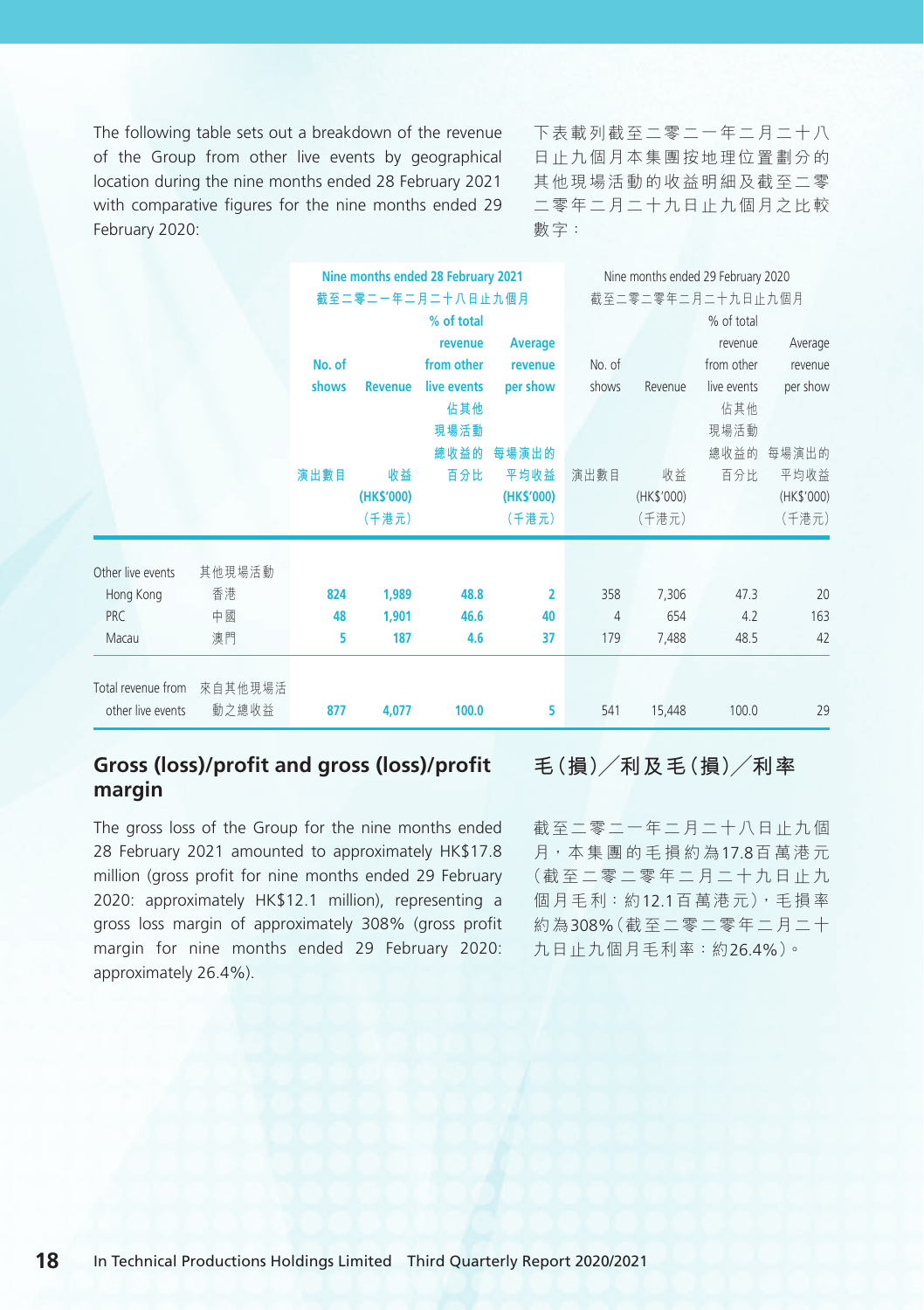#### **Income tax expense**

The Group is subject to income tax on an enterprise basis on profits arising in or derived from the jurisdictions in which members of the Group are domiciled and operate.

During the nine months ended 28 February 2021 and the nine months ended 29 February 2020, all PRC subsidiaries of the Company were subject to the PRC Enterprise Income Tax at the rate of 25.0%.

The Hong Kong subsidiary of the Company was subject to Hong Kong profits tax at the rate of 16.5% on the estimated assessable profits during the nine months ended 29 February 2020. Pursuant to the enactment of two-tiered profit tax rates issued by the Inland Revenue Department ("**IRD**") from the year of assessment 2018/19 onwards, the Group's first HK\$2 million of assessable profits under Hong Kong profits tax for the nine months ended 28 February 2021 is subject to a tax rate of 8.25%, while the remaining assessable profits are subject to a tax rate of 16.5%.

The Macau subsidiary of the Company was subject to Macau complementary tax at the rate of 12.0% on the estimated assessable income exceeding MOP600,000 during the nine months ended 28 February 2021.

There was nil effective income tax of the Group for the nine months ended 28 February 2021 (nine months ended 29 February 2020: approximately –0.17%).

#### **Loss for the period**

As a result of the foregoing, the Group's loss was approximately HK\$27.6 million for the nine months ended 28 February 2021, as compared with a loss of approximately HK\$9.4 million for the corresponding period in 2020. The loss was mainly due to the decrease of revenue for the nine months ended 28 February 2021 as compared with that for the corresponding period in 2020.

#### **所得稅開支**

本集團須就產生或源自本集團成員公 司所處及經營所在司法權區的溢利繳 納企業所得稅。

截至二零二一年二月二十八日止九個 月及二零二零年二月二十九日止九個 月,本集團的所有中國附屬公司須按 25.0%稅率繳納中國企業所得稅。

截至二零二零年二月二十九日止九 個月,本公司之香港附屬公司須按 16.5%的稅率就估計應課稅溢利繳納 香 港 利 得 稅。根 據 稅 務 局(「**稅務局**」) 自 二 零 一 八╱一 九 課 稅 年 度 起 發 出 的 兩 級 制 利 得 稅 稅 率,本 集 團 截 至 二 零 二一年二月二十八日止九個月按香港 利得稅制制定的首個2百萬港元應課 稅溢利,應以稅率8.25%計算,而剩餘 應課稅溢利稅率為16.5%。

截至二零二一年二月二十八日止九個 月,本 公 司 之 澳 門 附 屬 公 司 須 就 估 計 應課稅收入超過澳門幣600,000元的部 分按12.0%稅率繳納澳門所得補充稅。

截至二零二一年二月二十八日止九個 月,本集團的實際所得稅為零元(截至 二零 二零 年 二 月 二 十 九 日 止 九 個 月: 約–0.17%)。

#### **期內虧損**

由於以上因素,截至二零二一年二月 二十八日止九個月,本集團的虧損約 為27.6百萬港元,而二零二零年同期 的虧損則約為9.4百萬港元。產生虧損 乃主要由於截至二零二一年二月二十 八日止九個月的收益較二零二零年同 期有所減少。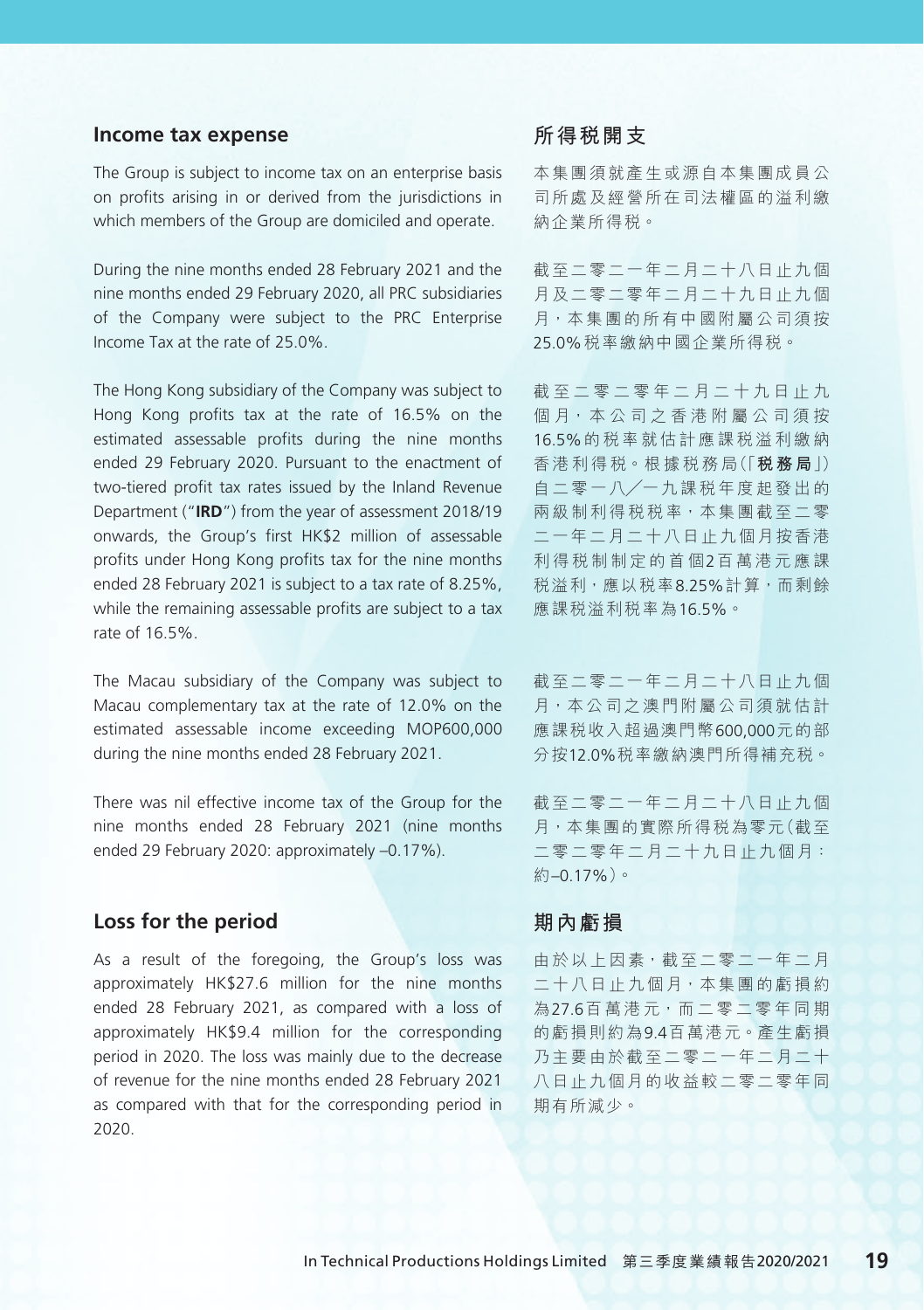### **LIQUIDITY AND CAPITAL RESOURCES**

#### **Financial Resources, Liquidity and Capital Structure**

The Group finances its operations primarily through cash generated from operating activities and interest-bearing bank borrowing, overdrafts and finance leases. The Group recorded net current (liabilities)/assets of approximately HK\$2.2 million as at 28 February 2021 (29 February 2020: approximately HK\$25.9 million).

As at 28 February 2021, the Group's current ratio was approximately 0.9 (29 February 2020: approximately 2.2) and the Group's gearing ratio calculated based on the total debt at the end of the period divided by total equity at the end of the period was approximately 15.6% (29 February 2020: approximately 3.7%). The increase of the Group's gearing ratio in the nine months ended 28 February 2021 was mainly due to increase in bank borrowings.

As at 28 February 2021, the maximum limit of the banking facilities available to the Group amounted to HK\$9 million. The bank borrowings were denominated in Hong Kong dollars, repayable within one year or on demand and interest-bearing at floating rates from 2.75% to 5.9% per annum (29 February 2020: 5.6% to 5.9% per annum).

As at 28 February 2021, the capital structure of the Group consisted of equity attributable to owners of the Company of approximately HK\$77.7 million, comprising issued share capital and reserves.

The Shares were listed on the GEM of the Stock Exchange on the Listing Date. There has been no change in the capital structure of the Group since then.

## **流動資金及資本資源**

#### **財 務 資 源、流 動 資 金 及 資 本 架構**

本集團主要通過經營活動產生的現金 及 計 息 銀 行 借 款、透 支 及 融 資 租 賃 為 其 經 營 提 供 資 金。本 集 團 於 二 零 二 一 年二月二十八日錄得流動(負債)/資 產淨額約為2.2百 萬 港 元(二 零 二 零 年 二月二十九日:約25.9百萬港元)。

於二零二一年二月二十八日,本集團 的流動比率約為0.9(二零二零年二月 二 十 九 日:約2.2)及 本 集 團 的 資 產 負 債比率以期末債務總額除以期末權益 總額計算約為15.6%(二零二零年二月 二十九日:約3.7%)。本集團資產負債 比率於截至二零二一年二月二十八日 止九個月上升主要是由於銀行借款增 加所致。

於二零二一年二月二十八日,本集團 可動用的最大限額銀行融資為9百 萬 港元。銀行借款以港元計值,須於一 年內或按要求償還,並按浮動年利率 介 乎2.75%至5.9%(二零二零年二月 二 十 九 日:年 利 率 介 乎5.6%至5.9%) 計息。

於二零二一年二月二十八日,本集團 資本架構包括本公司擁有人應佔之權 益約77.7百萬港元(包括已發行股本及 儲備)。

股份於上市日期於聯交所GEM上 市。 此後,本集團資本架構概無變動。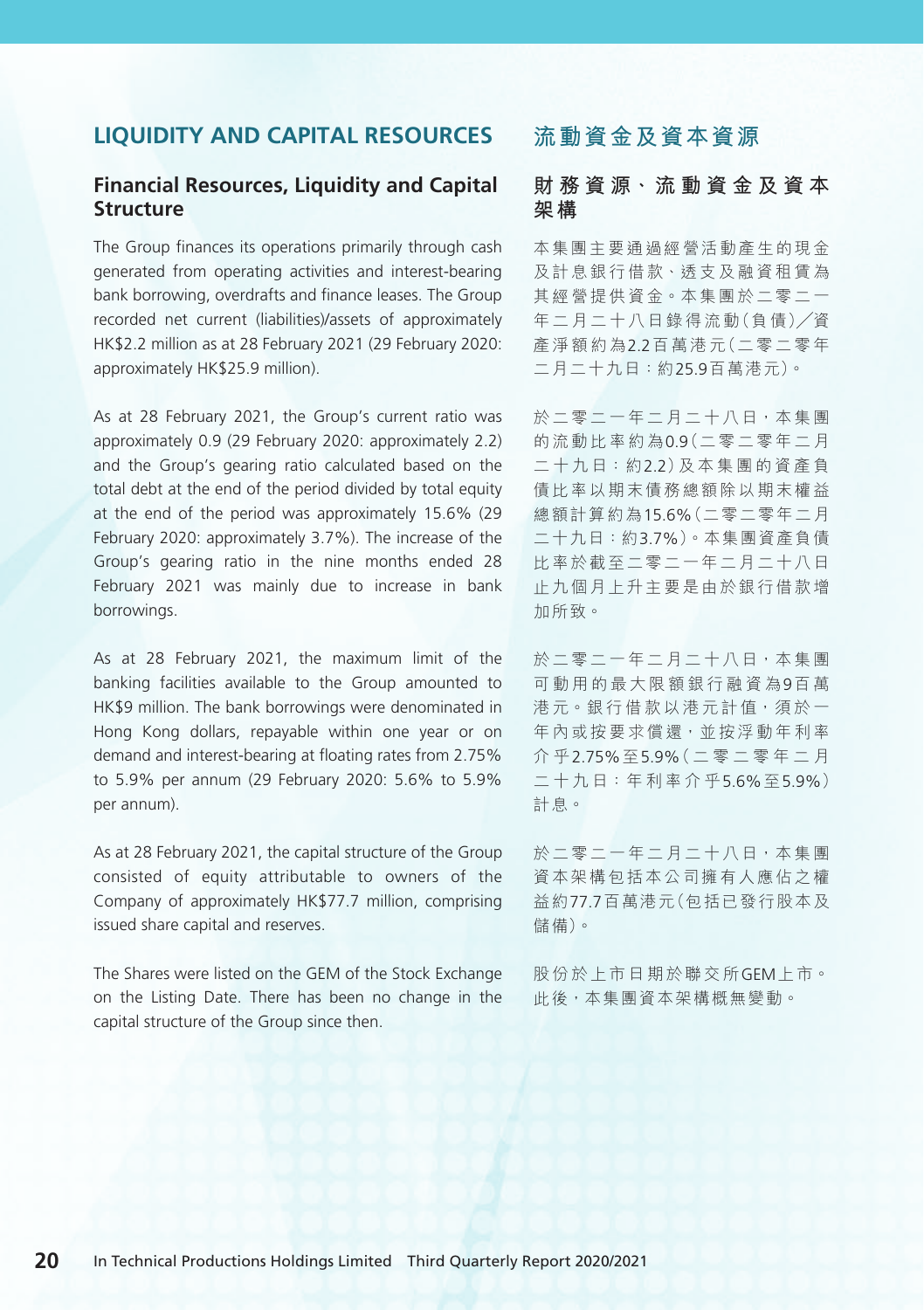#### **FOREIGN CURRENCY EXPOSURE RISKS**

The Group operates mainly in Hong Kong and is exposed to foreign exchange risk arising from various currency exposures, primarily with respect to certain purchases with United States dollars ("**US\$**") and Macau Patacas ("**MOP**") and certain sales with Renminbi ("**RMB**"). Foreign exchange risk arises when future commercial transactions, recognised assets and liabilities are denominated in a currency that is not the group entities' functional currency. The Group however did not engage in any derivatives agreements and did not commit to any financial instrument to hedge its foreign exchange exposure during the nine months ended 28 February 2021.

### **TREASURY POLICIES**

The Group has adopted a prudent financial management approach towards its treasury policies and thus maintained a healthy liquidity position throughout the nine months ended 28 February 2021. The Group strives to reduce exposure to credit risk by performing ongoing credit assessments and evaluations of the financial status of its customers. To manage liquidity risk, the Board closely monitors the Group's liquidity position to ensure that the liquidity structure of the Group's assets, liabilities and other commitments can meet its funding requirements from time to time.

#### **SIGNIFICANT INVESTMENTS, MATERIAL ACQUISITIONS AND DISPOSALS OF SUBSIDIARIES**

During the nine months ended 28 February 2021, the Group did not have any significant investments, material acquisitions nor disposals of subsidiaries and affiliated companies.

### **外匯風險**

本集團主要在香港經營,並面臨各種 省幣風險所引起的外匯風險,主要 指 若 干 以 美 元(「**美元**」)及 澳 門 幣(「**澳 門 幣**」)進 行 的 購 買 及 若 干 以 人 民 幣 (「**人民幣**」)進 行 的 出 售。當 未 來 商 業 交 易、確 認 資 產 及 負 債 不 是 以 集 團 實 體功能貨幣計值時,則會出現外匯風 險。然 而,於 截 至 二 零 二 一 年 二 月 二 十 八 日 止 九 個 月, 本 集 團 並 未 涉 及 仟 何衍生工具協議及並無訂立任何金融 工具以對沖外匯風險。

### **庫務政策**

本集團對其庫務政策採取審慎的財務 管理方法,因此,截至二零二一年二 月二十八日止九個月整段期間保持了 健 康 的 流 動 資 金 狀 況。本 集 團 力 求 通 過持續的信貸評估及對其客戶財務狀 況進行評估以降低信用風險。為管理 流動性風險,董事會密切監察本集團 的流動資金狀況,確保本集團資產、 負債及其他承擔的流動性結構滿足其 不時之資金需求。

### **重 大 投 資、重 大 收 購 及 出 售附屬公司**

截至二零二一年二月二十八日止九個 月,本集團並無任何重大投資、重大 收購或出售附屬公司及聯屬公司。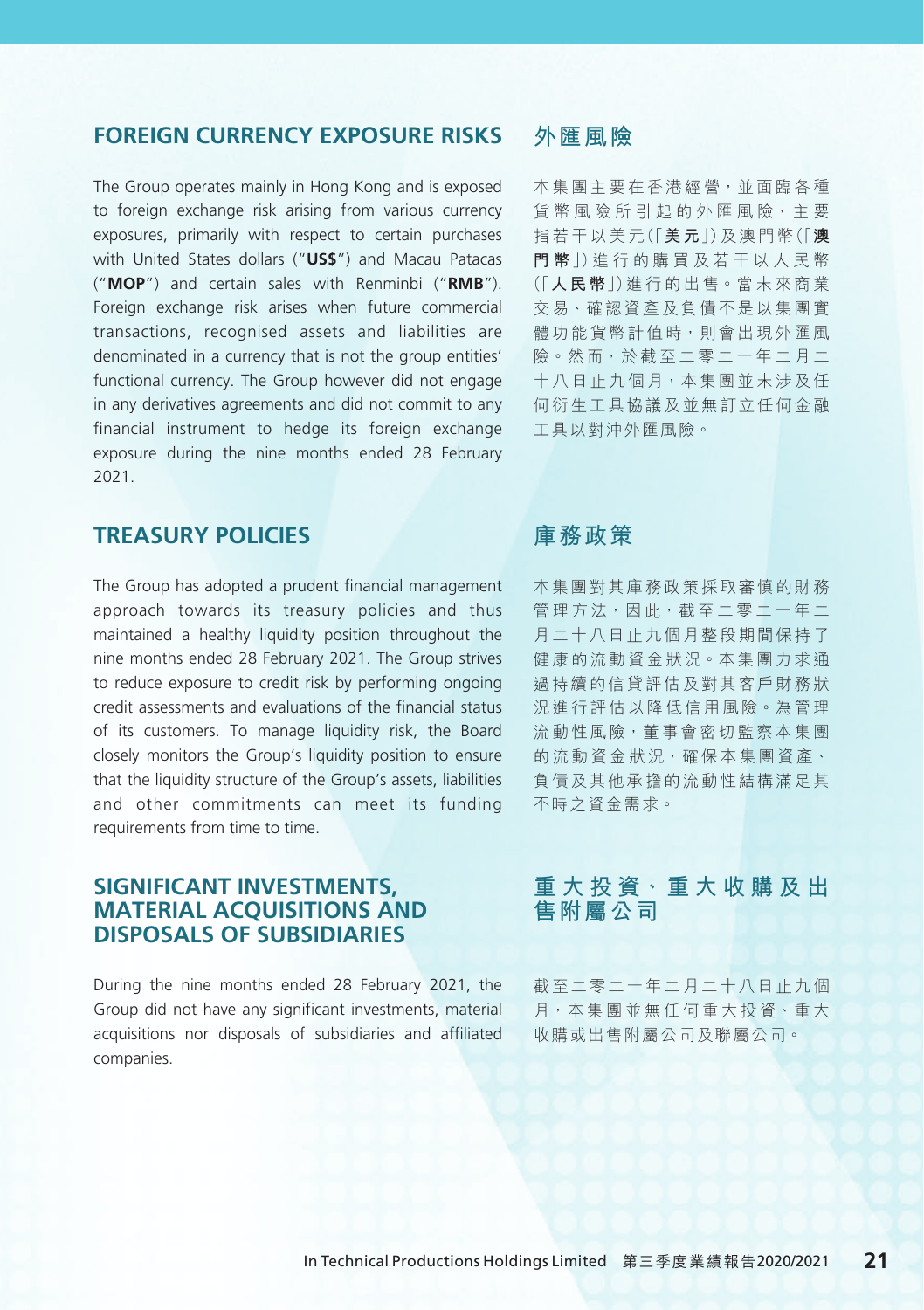### **CAPITAL COMMITMENTS AND CONTINGENT LIABILITIES**

As at 28 February 2021, the Group did not have any material capital commitments or any material contingent liabilities.

#### **DIVIDEND**

The Board does not recommend the payment of a dividend for the nine months ended 28 February 2021.

#### **PLEDGE OF ASSETS**

As at 28 February 2021, the Group do not have any pledged short-term bank deposits as security for the Group's banking facilities (29 February 2020: approximately HK\$3.0 million).

### **EMPLOYEES AND REMUNERATION POLICIES**

As at 28 February 2021, the Group engaged a total of 88 employees (29 February 2020: 96) including the Directors. For the nine months ended 28 February 2021, total staff costs amounted to approximately HK\$10.1 million (nine months ended 29 February 2020: approximately HK\$15.1 million). Under COVID-19 pandemic, the Group implemented cost-saving measures to reduce staff costs by adopting flexible working hours, control head-count, etc.

#### **EVENTS AFTER THE REPORTING PERIOD**

As from 28 February 2021 to the date of this report, save as disclosed in this report, the Board is not aware of any occurrence of significant events requiring disclosure.

### **資本承擔及或有負債**

於二零二一年二月二十八日,本集團 並無任何重大資本承擔或任何重大或 有負債。

### **股息**

董事會不建議派付截至二零二一年二 月二十八日止九個月的股息。

### **資產抵押**

於二零二一年二月二十八日,本集團 並無任何已抵押短期銀行存款,作為 本 集 團 銀 行 融 資 之 抵 押(二 零 二 零 年 二月二十九日:約3.0百萬港元)。

### **僱員及薪酬政策**

於二零二一年二月二十八日,本集團 共聘用88名 僱 員(二 零 二 零 年 二 月 二 十九日:96名),其中包括董事。截至 二零二一年二月二十八日 止九個月, 員工成本總額約為10.1百萬港元(截至 二零二零年二月二十九日 止九個月: 約15.1百 萬 港 元 )。 在COVID-19疫 情 下,本集團實施節約成本措施,通過 採 取 彈 性 工 作 時 間、控 制 員 工 人 數 等 方式以減省員工成本。

### **報告期後事項**

由二零二一年二月二十八日起至本報 **告日期,除本報告所披露者外,董事** 會並不知悉有發生任何須予披露的重 大事件。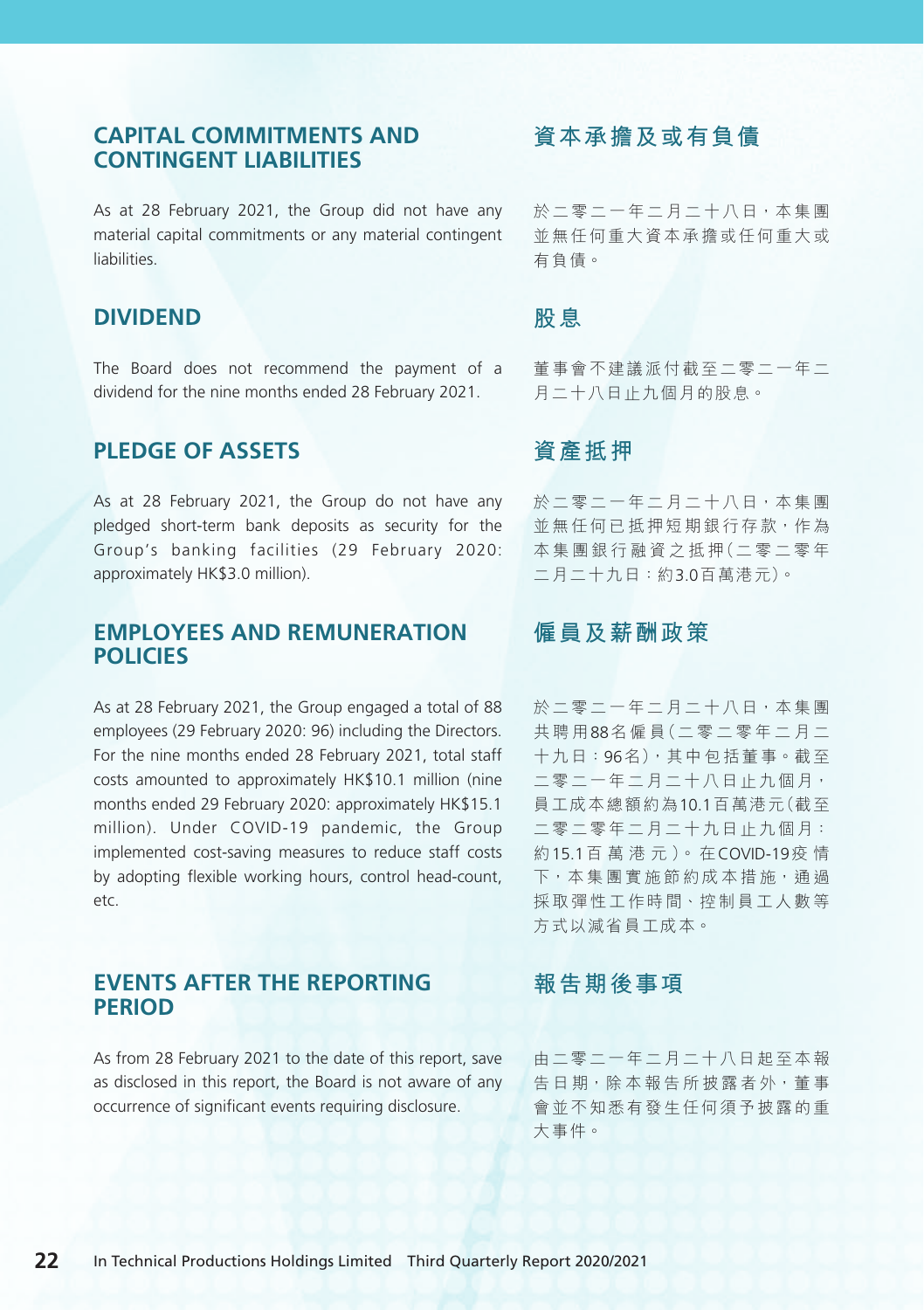### **AUDIT COMMITTEE**

The Company has established an audit committee on 19 May 2017 (the "**Audit Committee**") with written terms of reference in compliance with Rules 5.28 to 5.29 of the GEM Listing Rules. The primary duties of the Audit Committee are to review the Company's draft annual, interim and quarterly financial reports and accounts and to provide advice and comments thereon to the Board. The Audit Committee is also responsible for reviewing and supervising the financial reporting process and internal control procedures of the Group. The Audit Committee currently comprises three independent nonexecutive Directors, namely Mr. Li Kai Sing (Chairman), Mr. Ma Tsz Chun and Ms. Loh Lai Ping Phillis.

The Audit Committee has reviewed this report and the unaudited condensed consolidated results of the Group for the nine months ended 28 February 2021 and the effectiveness of internal control system of the Group.

#### **PURCHASE, SALE OR REDEMPTION OF THE COMPANY'S LISTED SECURITIES**

The Directors confirm that during the nine months ended 28 February 2021, there has been no purchase, sale or redemption of the Company's listed securities.

### **DIRECTORS' AND CONTROLLING SHAREHOLDERS' INTERESTS IN COMPETING BUSINESS**

During the nine months ended 28 February 2021, the Directors are not aware of any business and interest of the Directors nor the controlling shareholders of the Company nor any of their respective close associates (as defined in the GEM Listing Rules) that compete or may compete with the business of the Group and any other conflict of interests which any such person has or may have with the Group from the Listing Date to the date of this report.

## **審核委員會**

本公司已遵照GEM上市規則第5.28條 至 第5.29條於二零一七年五月十九日 成 立 審 核 委 員 會(「**審核委員會**」),並 訂有書面職權範圍。審核委員會主要 職責為審査本公司的年度、中期及季 度財務報告的草擬本及賬目,並就此 向董事會提供建議及意見。審核委員 會亦負責審查及監督財務申報過程及 本集團內部控制程序。審核委員會目 前 由 三 名 獨 立 非 執 行 董 事(即 李 啟 承 先生(主席)、馬時俊先生及羅麗萍女 士)組成。

審核委員會已審閱本報告及本集團截 至二零二一年二月二十八日止九個月 之未經審核簡明綜合業績以及本集團 內部控制制度的有效性。

### **購 買、出 售 或 贖 回 本 公 司 上市證券**

董事確認,截至二零二一年二月二十 八日 止 九 個 月, 概 無 購 買、 出 售 或 贖 回本公司上市證券。

#### **董事及控股股東在競爭業 務中的權益**

截至二零二一年二月二十八日止九個 月,董 事 並 不 知 悉 董 事 或 本 公 司 控 股 股東或彼等各自的任何緊密聯繫人 (定義見GEM上市規則)自上市日期至 本報告日期擁有任何對本集團業務構 成 或 可 能 構 成 競 爭 的 業 務 及 權 益, 亦 不知悉任何有關人士與本集團存在或 可能存在任何其他利益衝突。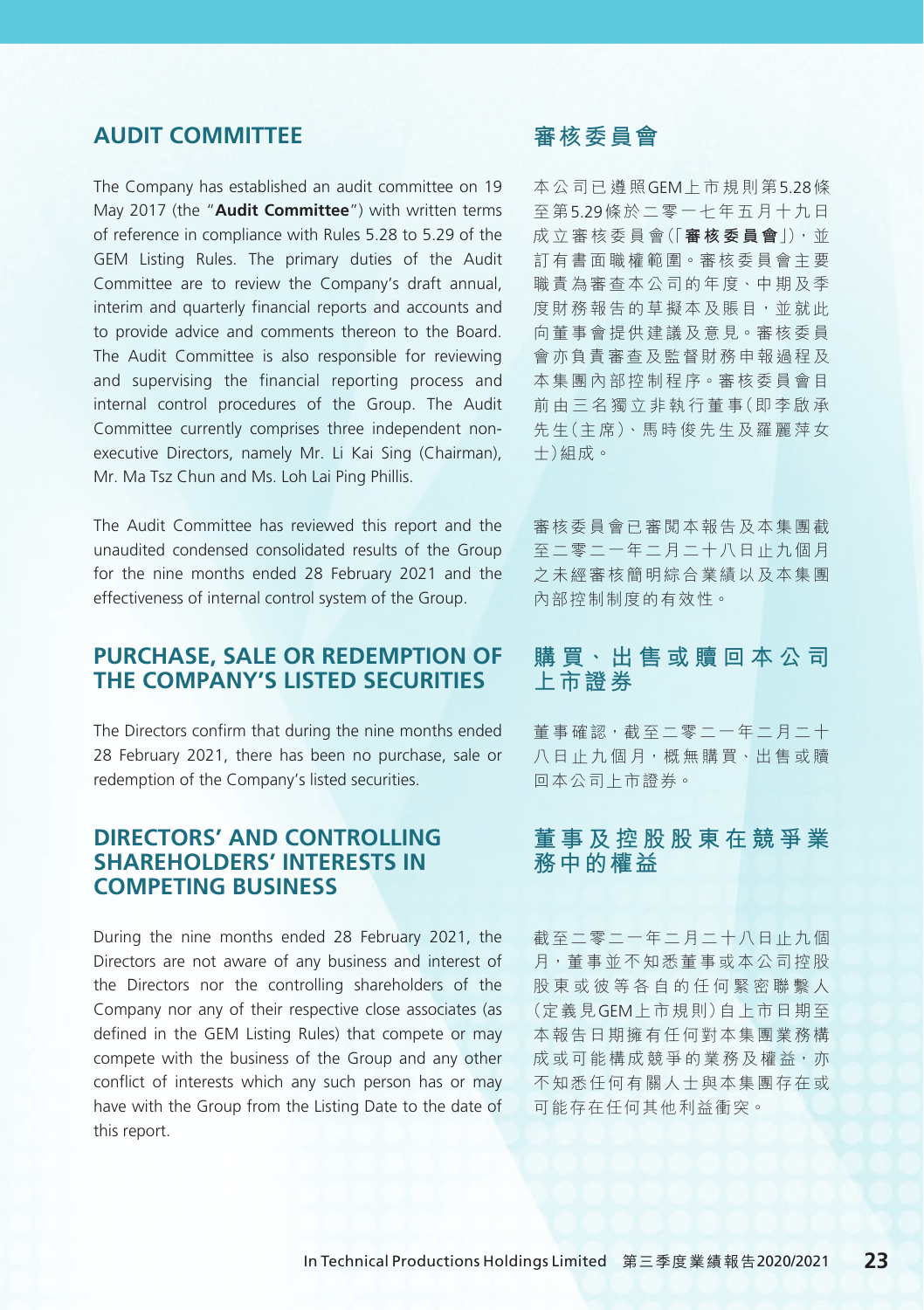#### **DIRECTORS' SECURITIES TRANSACTIONS**

The Company has adopted a code of conduct regarding Directors' securities transactions on terms no less than the required standard of dealings set out in Rules 5.48 to 5.67 of the GEM Listing Rules. Having made specific enquiries of all Directors, the Company confirms that all of the Directors complied with such required standard of dealings and its code of conduct regarding directors' securities transactions during the nine months ended 28 February 2021.

#### **INTERESTS AND SHORT POSITIONS OF DIRECTORS AND CHIEF EXECUTIVE IN THE SHARES, UNDERLYING SHARES AND DEBENTURES OF THE COMPANY AND ITS ASSOCIATED CORPORATIONS**

As at 28 February 2021, the interests and short positions of the Directors and the chief executive of the Company in the shares, underlying shares or debentures of the Company or its associated corporations (within the meaning of Part XV of the Securities and Futures Ordinance ("**SFO**")) as (i) recorded in the register required to be kept under section 352 of the SFO, or (ii) otherwise notified to the Company and the Stock Exchange pursuant to the required standard of dealings by directors of listed issuer as referred to in Rule 5.46 of the GEM Listing Rules, were as follows:

### **董事證券交易**

本公司已採納有關董事進行證券交易 的行為守則,其條款不遜於GEM上市 規則第5.48條至第5.67條所載的規定 交 易 標 準。本 公 司 對 所 有 董 事 作 出 具 體 杳 詢 後,確認 所 有 董 事 於 截 至 二 零 二一年二月二十八日止九個月均已遵 守規定交易標準及有關董事進行證券 交易的行為守則。

**董事及主要行政人員於本 公司及其相聯法團的股 份、相 關 股 份 及 債 權 證 中 的權益及淡倉**

於二零二一年二月二十八日,董事及 本公司主要行政人員於本公司或其相 聯法團(定義見證券及期貨條例(「**證券 及期貨條例**」)第XV部)的股份、相關股 份或債權證中,擁有(i)須記錄於根據 證券及期貨條例第352條須備存的登 記冊內的權益及淡倉,或(ii)根據GEM 上市規則第5.46條所述的上市發行人 董事進行交易的規定標準另行知會本 公司及聯交所的權益及淡倉如下:

**(i) Interests in the Company**

**(i) 於本公司之權益**

| <b>Name of Director</b>                   | Capacity/<br><b>Nature of interest</b>           | <b>Shares</b> (Note 1)<br>股份數目 | Number of Percentage of<br>shareholding |  |
|-------------------------------------------|--------------------------------------------------|--------------------------------|-----------------------------------------|--|
| 董事姓名                                      | 身份/權益性質                                          | (附註1)                          | 股權百分比                                   |  |
| Mr. Yeung Ho Ting Dennis<br>("Mr. Yeung") | Interest in a controlled<br>corporation (Note 2) | 600,000,000 (L)                | 75.0%                                   |  |
| 楊浩廷先生(「楊先生」)                              | 受控法團權益(附註2)                                      | 600,000,000 (L)                | 75.0%                                   |  |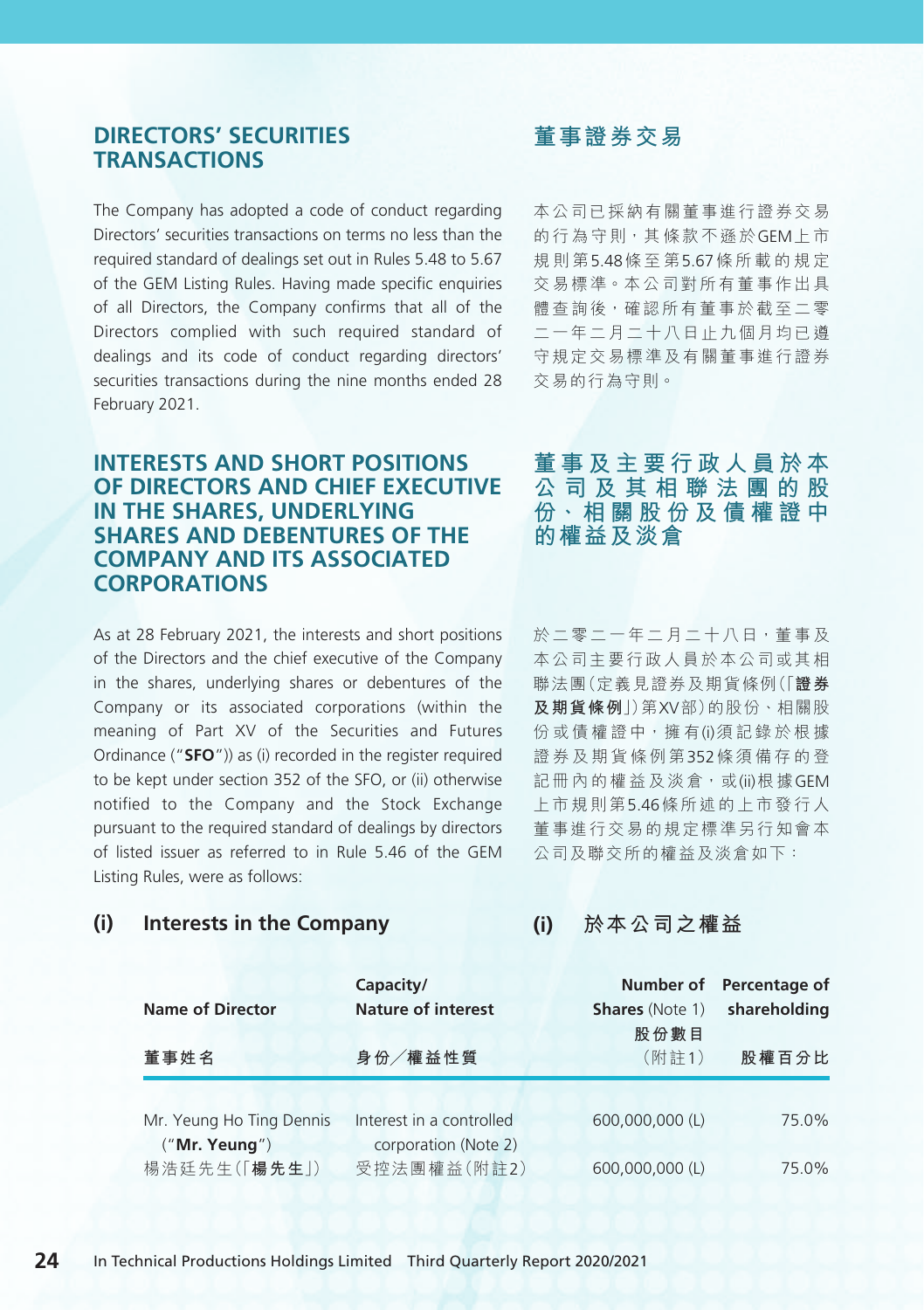| Notes: |                                                                     | 附註:                   |            |
|--------|---------------------------------------------------------------------|-----------------------|------------|
| 1.     | The letter "L" denotes the person's long position in<br>the Shares. |                       | 字母门<br>好倉。 |
| 2.     | Next Vision was beneficially owned by Mr. Yeung as to               | $\mathcal{P}_{\cdot}$ | 楊先生        |

<sup>75%.</sup> By virtue of the SFO, Mr. Yeung was deemed to be interested in the Shares held by Next Vision.

**(ii) Interests in associated corporation of the Company**

- L」指該人士於股份中的
- 生實益擁有Next Vision的 75%權 益。根 據 證 券 及 期 貨 條 例,楊 先 生 被 視 為 於Next Vision 持有的股份中擁有權益。

### **(ii) 於本公司相聯法團之 權益**

|                                                                       |                                                      |                  | Number of           |                        |  |
|-----------------------------------------------------------------------|------------------------------------------------------|------------------|---------------------|------------------------|--|
| Name of                                                               | Name of                                              |                  | shares              | Percentage of          |  |
| <b>Director</b>                                                       | associated corporation                               | Capacity         | (Note 1)            | shareholding           |  |
|                                                                       |                                                      |                  | 股份數目                |                        |  |
| 董事姓名                                                                  | 相聯法團名稱                                               | 身份               | (附註1)               | 股權百分比                  |  |
|                                                                       |                                                      |                  |                     |                        |  |
| Mr. Yeung                                                             | Next Vision (Note 2)                                 | Beneficial owner | $7,500$ (L)         | 75%                    |  |
| 楊先生                                                                   | Next Vision (附註2)                                    | 實益擁有人            | $7,500$ (L)         | 75%                    |  |
|                                                                       |                                                      |                  |                     |                        |  |
| Notes:                                                                |                                                      |                  | 附註:                 |                        |  |
| 1.<br>the Shares.                                                     | The letter "L" denotes the person's long position in |                  | 1.<br>好倉。           | 字母[L 指該人士於股份中的         |  |
|                                                                       |                                                      |                  |                     |                        |  |
| 2.                                                                    | Next Vision held 75% of issued Shares and was        |                  | 2.                  | Next Vision 持有75%的已發行股 |  |
|                                                                       | therefore a holding company of the Company.          |                  |                     | 份,故為本公司的控股公司。          |  |
|                                                                       | Save as disclosed above, as at 28 February 2021,     |                  | 除 上文所披露者外 · 於二零二    |                        |  |
|                                                                       | none of the Directors or the chief executive of the  |                  | 一年二月二十八日, 概無董事      |                        |  |
| 或本公司主要行政人員於本公<br>Company had any interests or short positions in      |                                                      |                  |                     |                        |  |
| 司或其相聯法團(定義見證券及<br>the shares, underlying shares or debentures of the  |                                                      |                  |                     |                        |  |
| 期貨條例第XV部)的股份、相關<br>Company or its associated corporations (within the |                                                      |                  |                     |                        |  |
| meaning of Part XV of the SFO) which were (i)<br>股份或債權證中擁有任何(i)須      |                                                      |                  |                     |                        |  |
| recorded in the register required to be kept under<br>記錄於根據證券及期貨條例第   |                                                      |                  |                     |                        |  |
|                                                                       | section 352 of the SFO or (ii) otherwise notified to | 352條須存置的登記冊內的權益  |                     |                        |  |
| the Company and the Stock Exchange pursuant to                        |                                                      |                  | 或淡倉;或(ii)根據第5.46條所述 |                        |  |
| the required standard of dealings by directors of<br>上市發行人董事進行交易的規    |                                                      |                  |                     |                        |  |
|                                                                       | listed issuer as referred to in Rule 5.46.           |                  | 定標準另行知會本公司及聯交       |                        |  |
|                                                                       |                                                      |                  | 所的權益或淡倉。            |                        |  |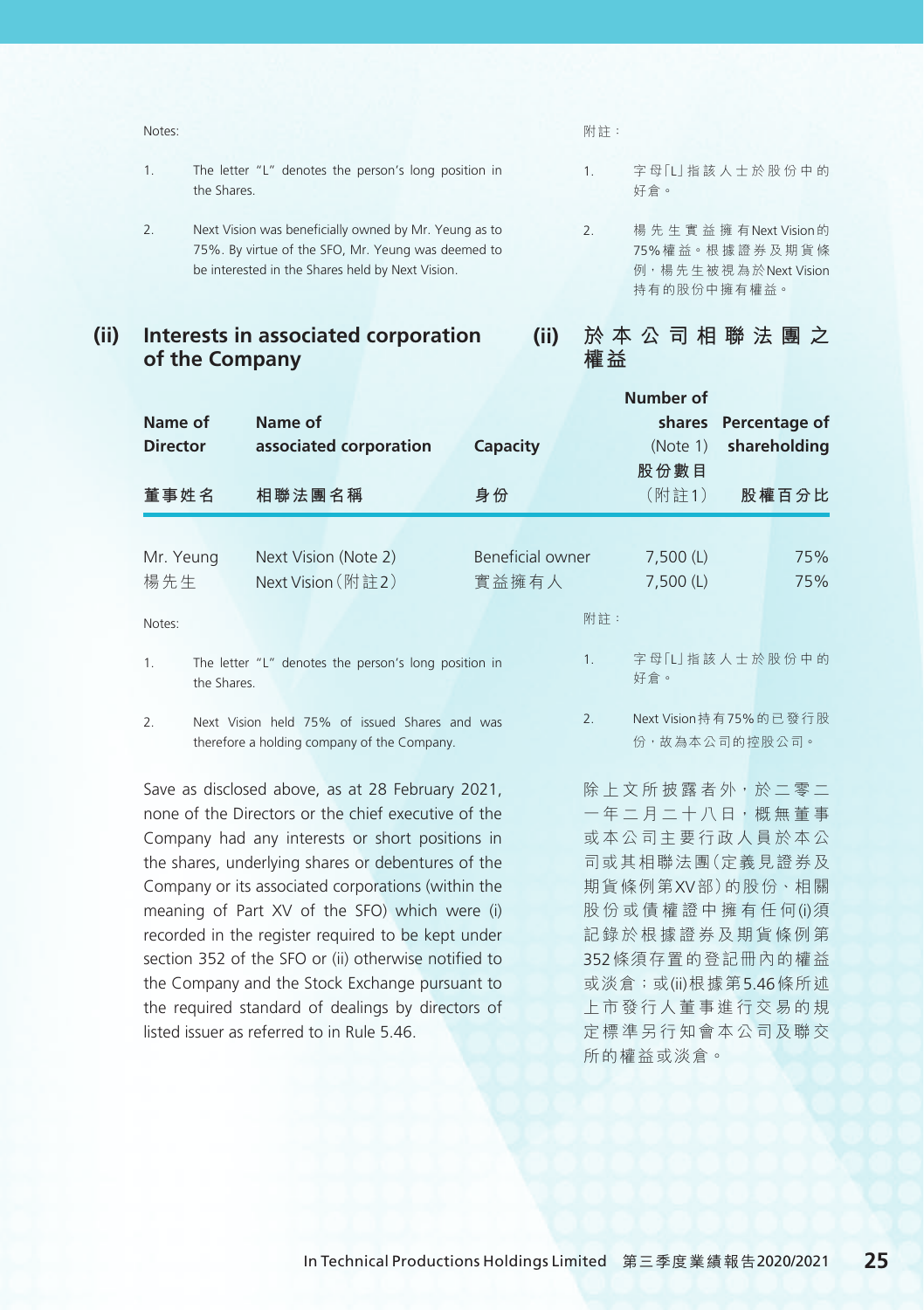#### **26** In Technical Productions Holdings Limited Third Quarterly Report 2020/2021

#### **INTERESTS AND SHORT POSITIONS OF THE SUBSTANTIAL SHAREHOLDERS AND OTHER PERSONS IN SHARES AND UNDERLYING SHARES**

As at 28 February 2021, so far as it is known to the Directors, the following persons (not being a Director or chief executive of the Company) had or were deemed to have interests or short positions in Shares or underlying Shares which were recorded in the register required to be kept by the Company under Section 336 of the SFO:

**主要股東及其他人士於股 份及相關股份中的權益及 淡倉**

> 於二零二一年二月二十八日, 據董事所知,下列人士(並非董 事或本公司主要行政人員)於股 份或相關股份中擁有或被視為 擁有須記錄於根據證券及期貨 條例第336條本公司須存置的登 記冊的權益或淡倉:

| Name of shareholder                  | Capacity/<br><b>Nature of interest</b>                                                                                    | <b>Number of Shares</b><br>held/Interested<br>(Note 1)<br>持有/擁有<br>權益股份數目       | Percentage of<br>shareholding |  |
|--------------------------------------|---------------------------------------------------------------------------------------------------------------------------|---------------------------------------------------------------------------------|-------------------------------|--|
| 股東名稱                                 | 身份/權益性質                                                                                                                   | (附註1)                                                                           | 股權百分比                         |  |
| Next Vision                          | Beneficial owner (Note 2)                                                                                                 | 600,000,000 (L)                                                                 | 75.0%                         |  |
| Next Vision                          | 實益擁有人(附註2)                                                                                                                | 600,000,000 (L)                                                                 | 75.0%                         |  |
| Notes:                               |                                                                                                                           | 附註:                                                                             |                               |  |
| 1.                                   | The letter "L" denotes the person's long position in the Shares.                                                          | 字母「L 指該人士於股份中的好倉。<br>1 <sup>1</sup>                                             |                               |  |
| 2.<br>in Shares held by Next Vision. | Next Vision was beneficially owned by Mr. Yeung as to 75%.<br>By virtue of the SFO, Mr. Yeung was deemed to be interested | 楊先生實益擁有Next Vision的75%權益。<br>2.5<br>根據證券及期貨條例,楊先生被視為於<br>Next Vision持有的股份中擁有權益。 |                               |  |
|                                      | Save as disclosed above, as at 28 February 2021, the<br>Directors have not been notified by any person who had            | 除 上文 披露者外, 於二零二一年二月                                                             |                               |  |

Directors have not been notified by any person who had interests or short positions in the Shares or underlying Shares which were recorded in the register required to be kept under Section 336 of the SFO, or which would fall to be disclosed under the provisions of Divisions 2 and 3 of Part XV of the SFO.

二十八日, 概無任何人士知會董事彼 於股份或相關股份中擁有須記錄於根 據證券及期貨條例第336條須存置的 登記冊內的權益或淡倉,或根據證券 及期貨條例第XV部第2及3分部須予披 露的權益或淡倉。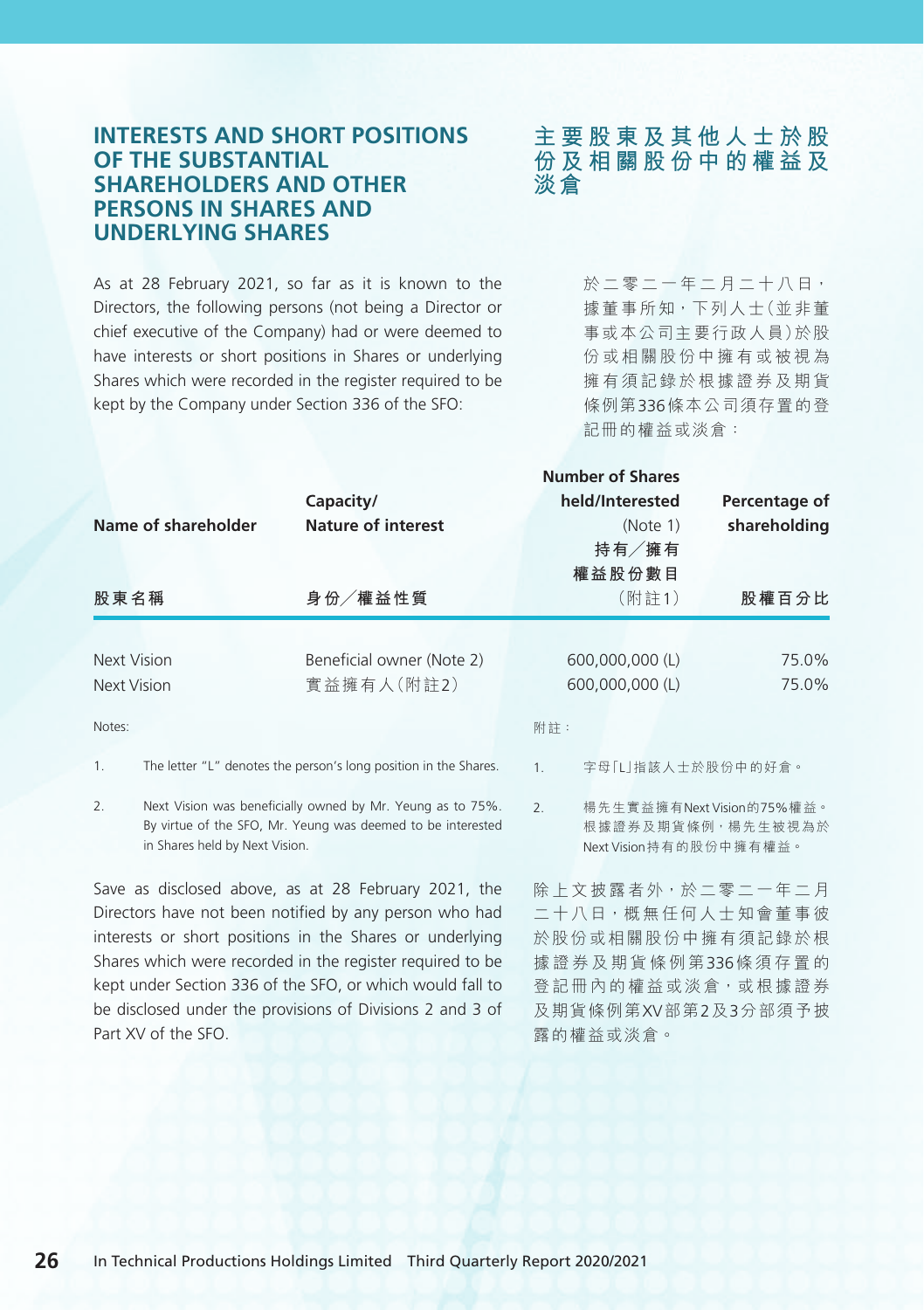#### **SHARE OPTION SCHEME**

The Company conditionally adopted a share option scheme (the "**Scheme**") on 19 May 2017. The terms of the Scheme are in accordance with the provisions of Chapter 23 of the GEM Listing Rules. No share option has been granted since the adoption of the Scheme and there was no share option outstanding as at 28 February 2021.

### **CORPORATE GOVERNANCE**

The Company is firmly committed to maintaining and ensuring a high level of corporate governance standards and will review and improve the corporate governance practices and standards constantly. Except for the deviation from code provision A.2.1 of the CG Code (as defined below), the Company has complied with the code provisions set out in the CG Code (as defined below) contained in Appendix 15 to the GEM Listing Rules (the "**CG Code**") during the period from the Listing Date to 28 February 2021. Code provision A.2.1 of the CG Code stipulates that the roles of chairman and chief executive should be separate and should not be performed by the same individual. Mr. Yeung is both the chairman of the Board and the chief executive officer of the Company. In view of Mr. Yeung's role in day-to-day operations and management of the Group since April 2009, the Board believes that it is in the best interest of the Group to have Mr. Yeung taking up both roles for effective management and business development. Therefore, the Directors consider that the deviation from the code provision A.2.1 of the CG Code is appropriate in such circumstance and the Board is of the view that this management structure is effective for the Group's operations and sufficient checks and balances are in place.

### **購股權計劃**

本公司於二零一七年五月十九日有條 件 地 採 納 購 股 權 計 劃(「**該計劃**」)。該 計劃之條款符合GEM上市規則第23章 之條文。自採納該計劃以來概無授出 購股權及於二零二一年二月二十八日 概無未行使之購股權。

## **企業管治**

本公司堅定不移地維持及確保保持高 水平的企業管治標準,不斷檢討及完 善 企 業 管 治 常 規 及 標 準。除 偏 離 企 業 管 治 守 則(定 義 如 下)第A.2.1條守則 條文外,本公司自上市日期起至二零 二 一 年 二 月 二 十 八 日 止 期 間, 已 遵 守 GEM上市規則附錄15所載企業管治 守 則(定 義 如 下)(「**企業管治守則**」)所 載守則條文。企業管治守則第A21條 守則條文規定主席與行政總裁的角色 應 有 區 分, 並 不 應 由 一 人 同 時 兼 任。 楊先生為本公司之董事會主席兼行政 總 裁。鑑 於 楊 先 生 自 二 零 零 九 年 四 月 起於本集團擔任日常營運及管理方面 的角色,董事會相信楊先生同時兼任 有關職務有利進行有效管理及業務發 展,符合本集團的最佳利益。因此, 董 事 認 為, 在 該 情 況 下, 偏 離 企 業 管 治守則第A.2.1條守則條文乃屬適當, 日董事會認為,此管理架構對本集團 營運而言行之有效,且已採取足夠制 衡措施。